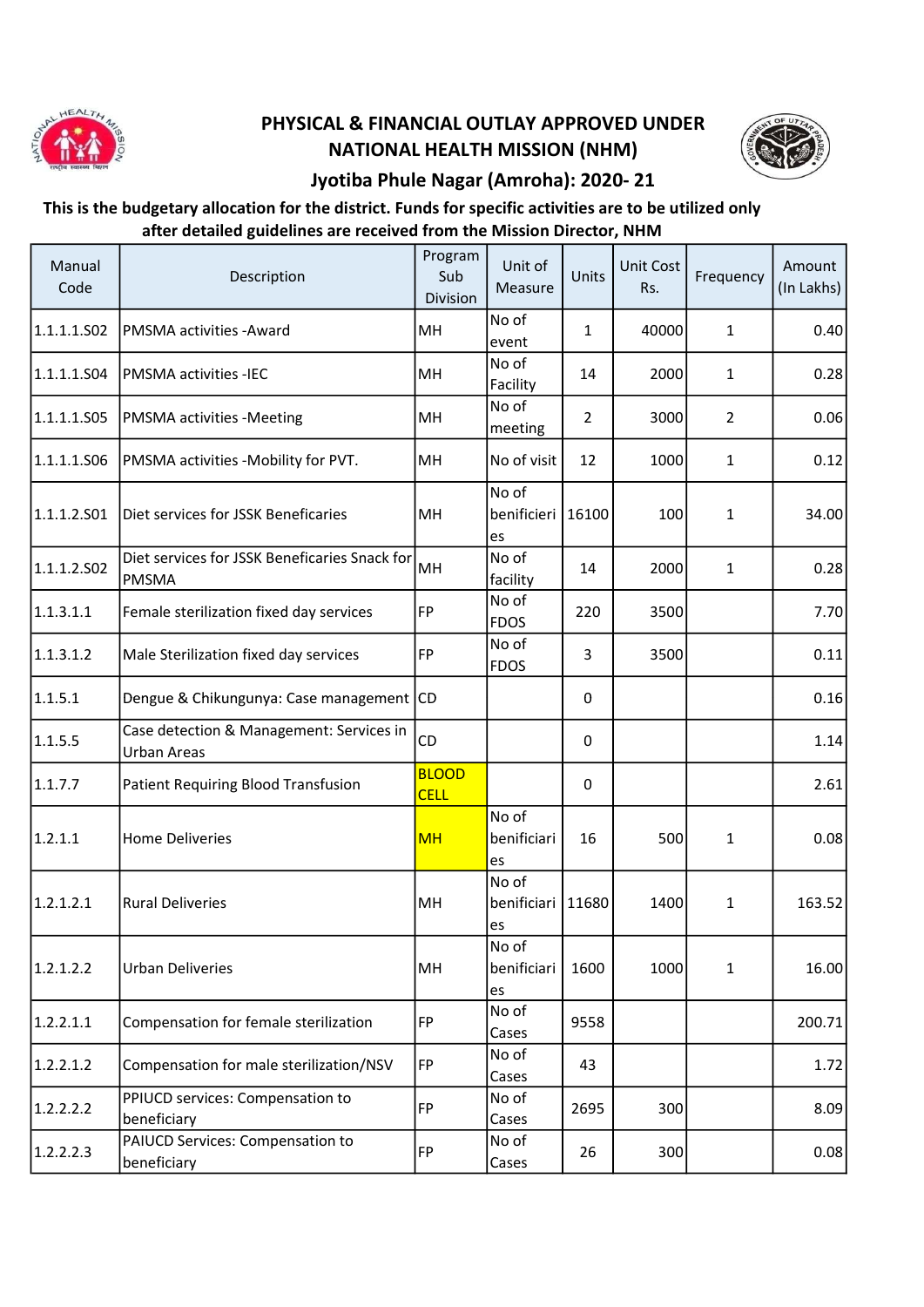| Manual<br>Code | Description                                                                                 | Program<br>Sub<br>Division | Unit of<br>Measure     | Units        | Unit Cost<br>Rs. | Frequency    | Amount<br>(In Lakhs) |
|----------------|---------------------------------------------------------------------------------------------|----------------------------|------------------------|--------------|------------------|--------------|----------------------|
| 1.2.2.2.4      | Injectable contraceptive incentive for<br>beneficiaries                                     | <b>FP</b>                  | No of<br>Cases         | 4303         | 100              |              | 4.30                 |
| 1.2.3.2        | TB Patient Nutritional Support under<br>Nikshay Poshan Yojana                               | CD                         |                        | 0            |                  |              | 118.63               |
| 1.3.1.1        | SNCU                                                                                        | <b>CH</b>                  | No of<br>Facility      | $\mathbf{1}$ |                  |              | 10.00                |
| 1.3.1.2        | <b>NBSU</b>                                                                                 | <b>CH</b>                  | No of<br>Facility      | 4            | 5000             | 12           | 2.40                 |
| 1.3.1.4        | <b>NRCs</b>                                                                                 | <b>CH</b>                  | No of<br>Facility      | 1            |                  |              | 7.80                 |
| 1.3.1.7.S02    | Phone and Internet Charges for DEIC<br>Manager                                              | <b>RBSK</b>                | no of DEIC<br>managers | $\Omega$     | 2000             | 1            | 0.02                 |
| 1.3.1.8        | <b>District NCD Clinic</b>                                                                  |                            |                        | $\mathbf 0$  |                  |              | 1.00                 |
| 1.3.1.9        | CHC NCD Clinic: Mobility, Miscellaneous &<br>Contingencies                                  | <b>NCD</b>                 |                        | 0            |                  |              | 8.00                 |
| 1.3.2.4        | Consumables for computer including<br>provision for internet access for<br>strengthening RI | <b>RI</b>                  | No.                    | 0            | 1000             | 12           | 0.12                 |
| 1.3.2.6.501    | <b>IMEP Services- BMW- DH</b>                                                               | <b>IMEP</b>                |                        | 150          |                  |              | 19.71                |
| 1.3.2.6.502    | IMEP Services- BMW- CHC/BPHC                                                                | <b>IMEP</b>                |                        | 240          |                  |              | 31.54                |
| 1.3.2.6.503    | IMEP Services- BMW Block Level UPHC &<br>District Level UPHC                                | <b>IMEP</b>                |                        | 12           |                  |              | 1.58                 |
| 1.3.2.6.504    | IMEP Services - BMW-MCH Wing                                                                | <b>IMEP</b>                |                        | 190          |                  |              | 24.97                |
| 1.3.2.6.506    | IMEP Services- Machnized Cleaning - DH                                                      | <b>IMEP</b>                |                        | 0            |                  |              | 54.29                |
| 1.3.2.6.507    | IMEP Services- Machnized Cleaning - MCH<br>Wing (100 Bed)                                   | <b>IMEP</b>                |                        | $\mathbf{1}$ |                  |              | 35.53                |
| 1.3.2.6.508    | IMEP Services- Mannual Laundry-DH &<br>MCH Wing (100 Bed)                                   | <b>IMEP</b>                |                        | 0            |                  |              | 15.00                |
| 1.3.2.6.510    | IMEP Services- Cleaning - CHC/BPHC                                                          | <b>IMEP</b>                |                        | 240          |                  |              | 15.79                |
| 1.3.2.6.511    | <b>IMEP Services-Cleaning - MCH Wing</b>                                                    | <b>IMEP</b>                |                        | 90           |                  |              | 5.92                 |
| 1.3.2.6.513    | <b>IMEP Services-Cleaniness - Sub Centers</b>                                               | <b>IMEP</b>                |                        | 176          |                  |              | 10.56                |
| 1.3.2.6.S15    | POL for generator-DH                                                                        | <b>IMEP</b>                |                        | $\mathbf 0$  |                  |              | 6.30                 |
| 1.3.2.6.516    | POL for generator - CHC and BPHC                                                            | <b>IMEP</b>                |                        | 0            |                  |              | 12.60                |
| 2.2.1          | POL for Family Planning/Others                                                              | FP                         | No of<br><b>FDOS</b>   | 59           | 1000             |              | 0.59                 |
| 2.2.3          | Mobility support for RBSK Mobile health<br>team                                             | <b>RBSK</b>                | No of<br>vehicles      | 12           | 33000            | 12           | 47.52                |
| 2.2.4          | Support for RBSK: CUG connection per<br>team and rental                                     | <b>RBSK</b>                | No of<br>teams         | 12           | 200              | 12           | 0.29                 |
| 2.3.1.1.2      | Monthly Village Health and Nutrition Days                                                   | RI                         | no of<br>sessions      | 2304         | 100              | $\mathbf{1}$ | 2.30                 |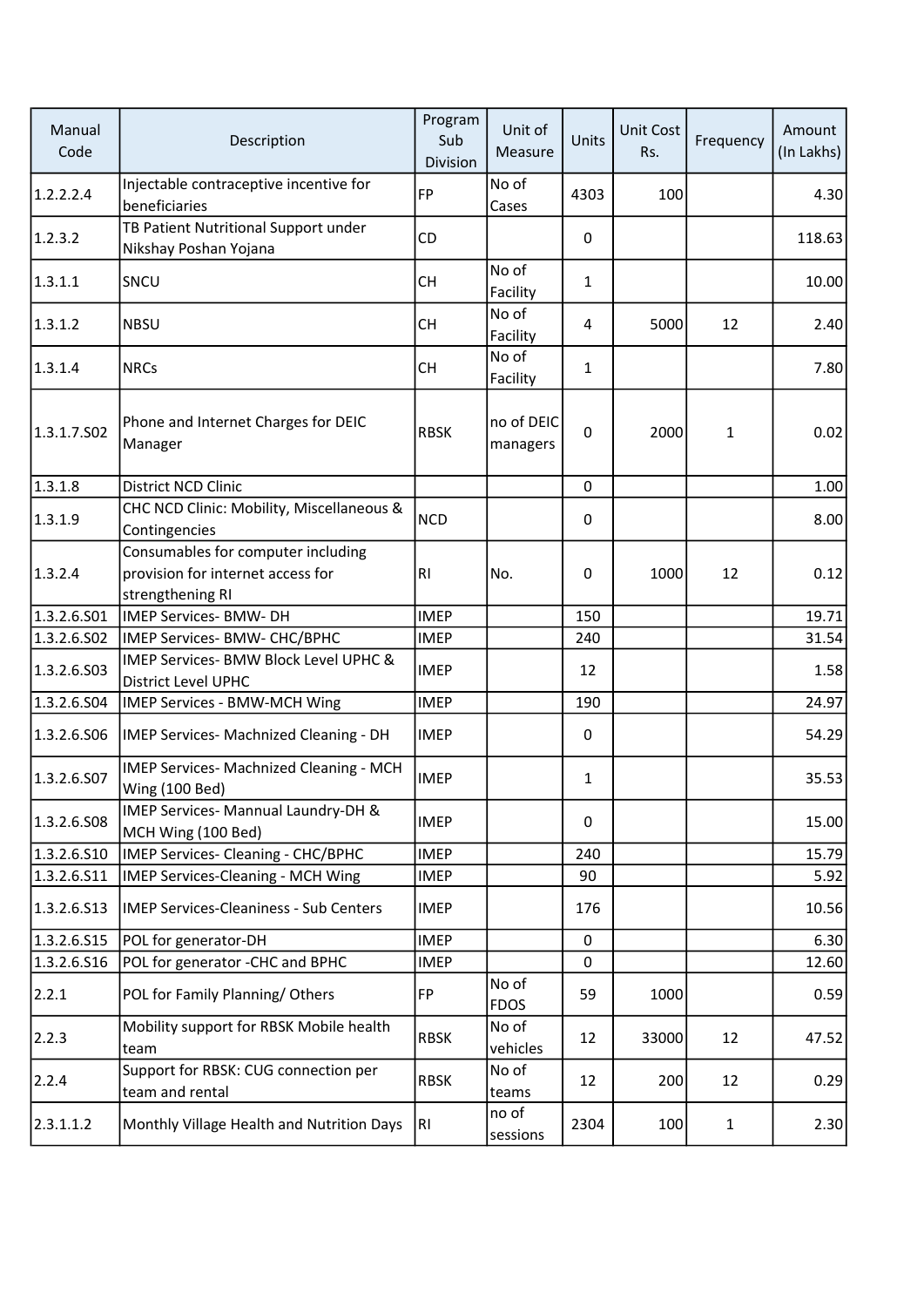| Manual<br>Code               | Description                                                                                                                                                                                      | Program<br>Sub<br>Division | Unit of<br>Measure                      | Units       | <b>Unit Cost</b><br>Rs. | Frequency    | Amount<br>(In Lakhs) |
|------------------------------|--------------------------------------------------------------------------------------------------------------------------------------------------------------------------------------------------|----------------------------|-----------------------------------------|-------------|-------------------------|--------------|----------------------|
| 2.3.1.10                     | Mobility support for mobile health team/<br>TA/DA to vaccinators                                                                                                                                 | RI                         | No of<br>mobile<br>immuniza<br>tion Van | $\Omega$    | 33000                   |              | 5.94                 |
| 2.3.2.3                      | DMHP: Targeted interventions at<br>community level Activities & interventions<br>targeted at schools, colleges, workplaces,<br>out of school adolescents, urban slums and<br>suicide prevention. | NCD                        |                                         | 0           |                         |              | 6.00                 |
| 2.3.2.5                      | Tobacco Cessation Centre (TCC): Weekly<br>FGD with the tobacco users                                                                                                                             | <b>NCD</b>                 |                                         | $\mathbf 0$ |                         |              | 0.52                 |
| 2.3.3.2                      | Screening and free spectacles to school<br>children                                                                                                                                              | <b>NCD</b>                 |                                         | 0           |                         |              | 2.70                 |
| 2.3.3.3                      | Screening and free spectacles for near<br>work to Old Person                                                                                                                                     | <b>NCD</b>                 |                                         | $\Omega$    |                         |              | 2.70                 |
| 2.3.3.4.1                    | Coverage of Public School                                                                                                                                                                        | <b>NCD</b>                 |                                         | 0           |                         |              | 0.67                 |
| 2.3.3.4.2                    | Coverage of Pvt. School                                                                                                                                                                          | <b>NCD</b>                 |                                         | 0           |                         |              | 2.00                 |
| 2.3.3.4.3                    | Coverage of Public School in other's school<br>programme                                                                                                                                         | <b>NCD</b>                 |                                         | 0           |                         |              | 1.33                 |
| 2.3.3.4.4                    | Coverage of Pvt. School in other's school<br>programme                                                                                                                                           | <b>NCD</b>                 |                                         | $\Omega$    |                         |              | 1.00                 |
| 2.3.3.4.5                    | Sensitization campaign for college students NCD                                                                                                                                                  |                            |                                         | $\Omega$    |                         |              | 2.00                 |
| 3.1.1.1.1                    | JSY Incentive to ASHA                                                                                                                                                                            | MH                         | No of<br><b>ASHA</b>                    | 9600        | 600                     | 1            | 57.60                |
| 3.1.1.1.2                    | ASHA incentive under MAA programme @<br>Rs 100 per ASHA for quarterly mother's<br>meeting                                                                                                        | CH                         | No of<br>meetings                       | 1177        | 100                     |              | 2.35                 |
| 3.1.1.1.3.50<br>$\mathbf{1}$ | Incentive for Home Based Newborn Care<br>programme Rural                                                                                                                                         | <b>CH</b>                  | No of<br>newborn                        | 31898       | 250                     | $\mathbf{1}$ | 79.75                |
| 3.1.1.1.5                    | Incentive for referral of SAM cases to NRC<br>and for follow up of discharge SAM<br>children from NRCs                                                                                           | <b>CH</b>                  | No of<br>Child                          | 860         | 150                     | 1            | 0.26                 |
| 3.1.1.1.6                    | Incentive for National Deworming Day for<br>mobilising out of school children                                                                                                                    | <b>RKSK</b>                | No of<br><b>ASHA</b>                    | 3072        | 100                     | 1            | 3.07                 |
| 3.1.1.1.7                    | Incentive for IDCF for prophylactic<br>distribution of ORS to family with under-<br>five children.                                                                                               | <b>CH</b>                  | No of<br><b>ASHA</b>                    | 1177        | 100                     | $\mathbf{1}$ | 1.18                 |
| 3.1.1.1.9                    | National Iron Plus Incentive for mobilizing<br>children and/or ensuring compliance and<br>reporting (6-59 months)                                                                                | <b>CH</b>                  | No of<br><b>ASHA</b>                    | 1124        | 50                      | 1            | 3.37                 |
| 3.1.1.1.11                   | ASHA Incentive under Immunzation                                                                                                                                                                 | RI                         | no of<br>children                       | 37406       | 225                     | $\mathbf{1}$ | 84.16                |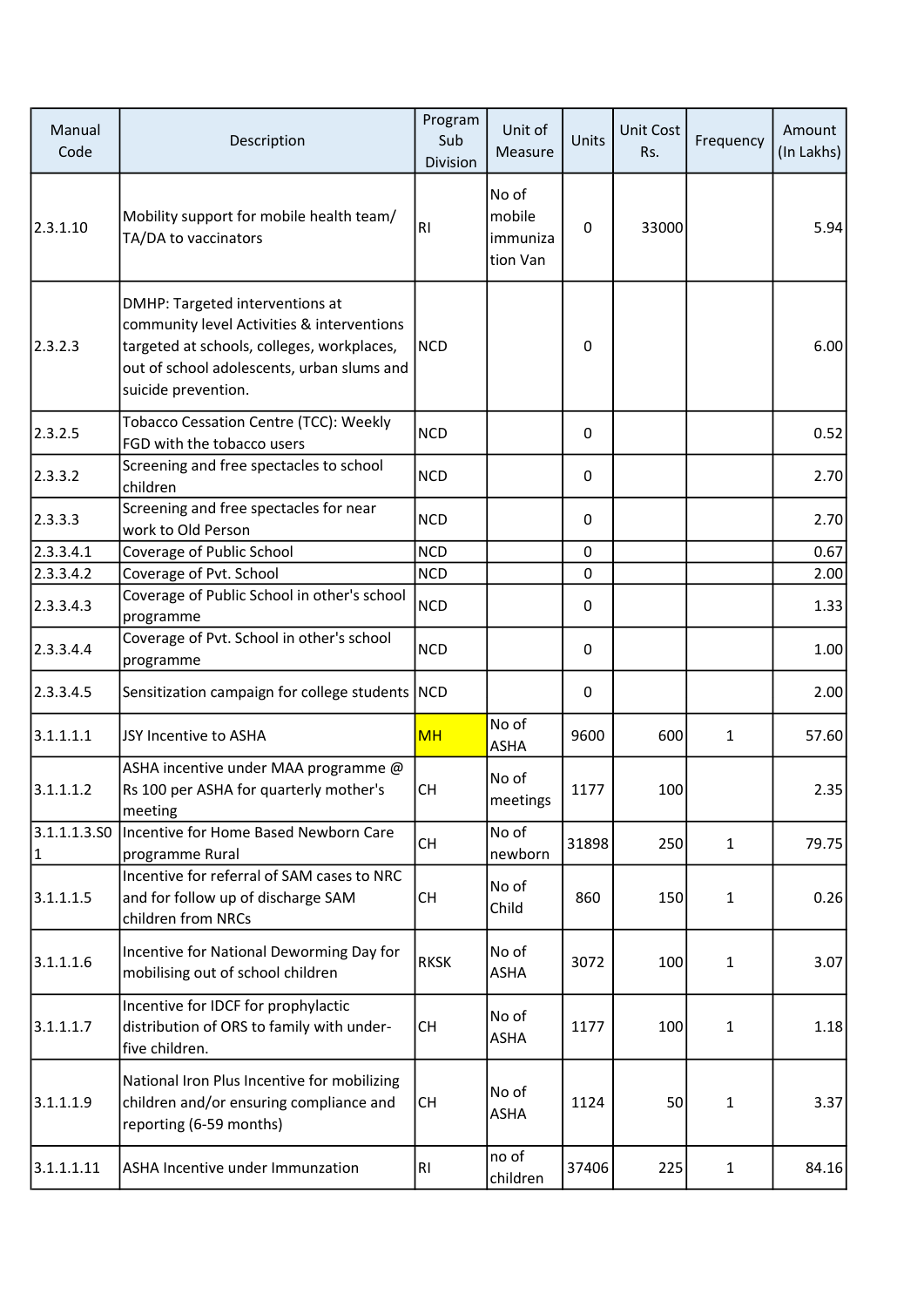| Manual<br>Code            | Description                                                                                                 | Program<br>Sub<br>Division | Unit of<br>Measure             | Units | Unit Cost<br>Rs. | Frequency | Amount<br>(In Lakhs) |
|---------------------------|-------------------------------------------------------------------------------------------------------------|----------------------------|--------------------------------|-------|------------------|-----------|----------------------|
| 3.1.1.1.12                | Incentive to ASHA for Quaterly Visit Under<br><b>HBYC</b> program                                           | <b>CH</b>                  | No of<br>Child $/5$<br>visits  | 9512  | 250              | 1         | 23.78                |
| 3.1.1.1.13.S<br>03        | ASHA incentive for HRP identification and<br>follow up                                                      | MH                         | No of<br><b>ASHA</b>           | 1000  | 300              | 1         | 3.00                 |
| 3.1.1.2.1                 | ASHA Incentives under Saas Bahu<br>Sammellan                                                                | <b>FP</b>                  | No of Saas<br>Bahu<br>Sammelan | 891   | 100              |           | 0.89                 |
| 3.1.1.2.2                 | ASHA Incentives under Nayi Pehl Kit                                                                         | FP                         | No of Nayi<br>Pahel Kit        | 4228  | 100              |           | 4.23                 |
| 3.1.1.2.4                 | ASHA PPIUCD incentive for accompanying<br>the client for PPIUCD insertion                                   | <b>FP</b>                  |                                | 2695  | 150              |           | 4.04                 |
| 3.1.1.2.5                 | ASHA PAIUCD incentive for accompanying<br>the client for PAIUCD insertion                                   | <b>FP</b>                  |                                | 10    | 150              |           | 0.02                 |
| 3.1.1.2.6.50<br>1         | ASHA incentive under ESB scheme for<br>promoting spacing of births between 02<br>children                   | FP                         | No of<br>Clints                | 602   | 500              |           | 3.01                 |
| 3.1.1.2.6.SO<br>2         | ASHA incentive under ESB scheme for<br>promoting spacing of 02 years after<br>marriage                      | FP                         | No of<br>Clints                | 602   | 500              |           | 3.01                 |
| 3.1.1.2.7                 | ASHA incentive under ESB scheme for<br>promoting Adoption of Limiting Method<br>upto Two Children           | FP                         | No of<br>Clints                | 349   | 1000             |           | 3.49                 |
| 3.1.1.2.9.SO<br> 1        | ASHA incentive for injectable contraceptive FP                                                              |                            | No of<br>Cases                 | 3012  | 100              |           | 3.01                 |
| 3.1.1.2.9.50<br>$\vert$ 2 | Reimbursement of travel expenses for<br>accompanying a women to facility for<br>medical abortion            | FP                         | No of<br>Cases                 | 20    | 225              |           | 0.05                 |
| 3.1.1.2.9.50<br>3         | Reimbursement of travel expenses for<br>accompanying a women to facility for<br>surgical abortion (MVA/EVA) | FP                         | No of<br>Cases                 | 20    | 150              |           | 0.03                 |
| 3.1.1.4.2                 | ASHA Incentive for Dengue and<br>Chikungunya                                                                |                            |                                | 0     |                  |           | 15.56                |
| 3.1.1.4.8.1               | ASHA incentive for detection of leprosy                                                                     |                            |                                | 259   |                  |           | 0.65                 |
| 3.1.1.4.8.2               | <b>ASHA Incentive for PB (Treatment</b><br>completion)                                                      |                            |                                | 155   |                  |           | 0.62                 |
| 3.1.1.4.8.3               | ASHA Incentive for MB (Treatment<br>completion)                                                             |                            |                                | 104   |                  |           | 0.62                 |
| 3.1.1.4.9                 | ASHA Involvement under NLEP -<br>Sensitisation                                                              |                            |                                | 500   |                  |           | 0.50                 |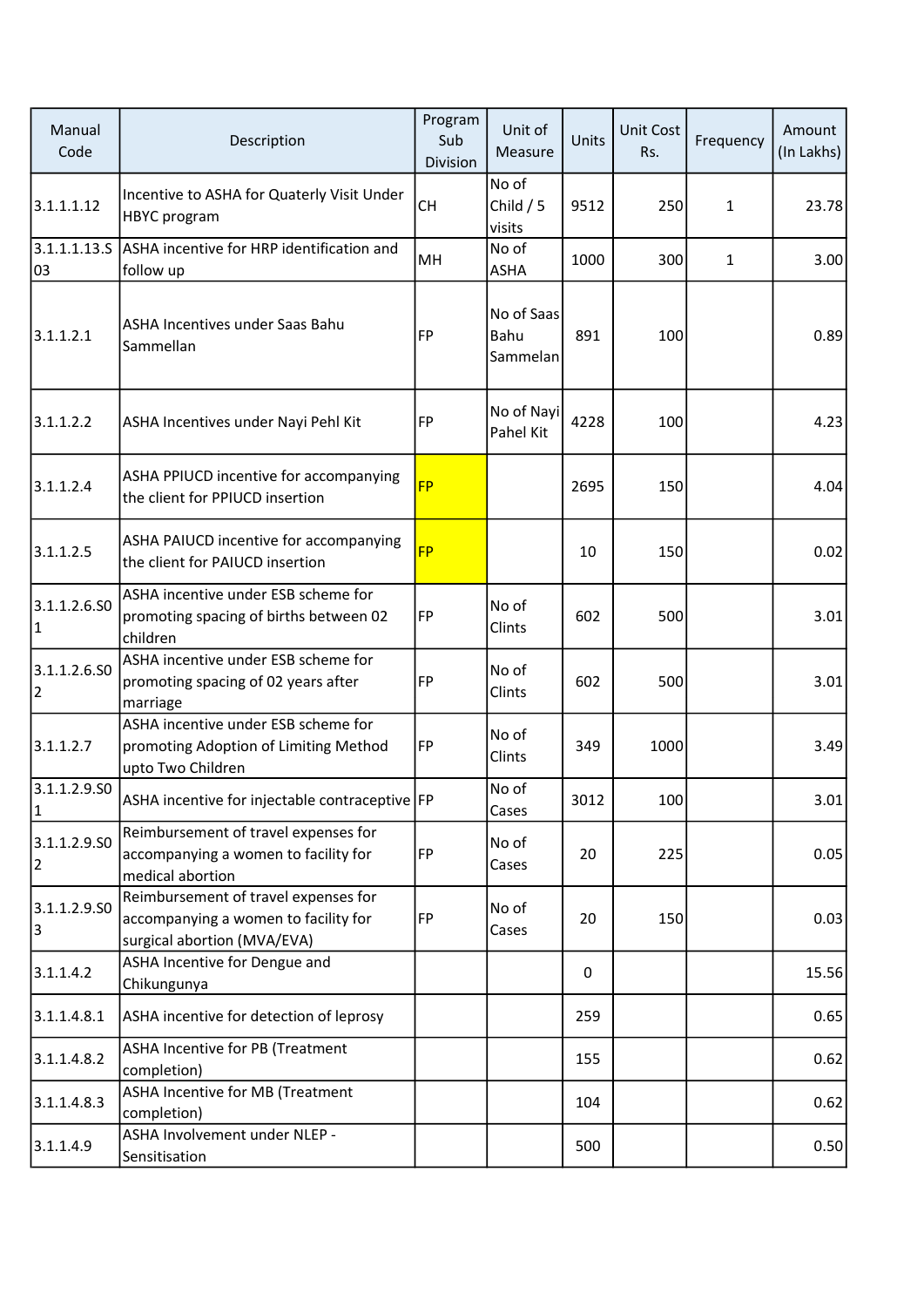| Manual<br>Code     | Description                                                                                                                 | Program<br>Sub<br>Division | Unit of<br>Measure             | Units        | Unit Cost<br>Rs. | Frequency    | Amount<br>(In Lakhs) |
|--------------------|-----------------------------------------------------------------------------------------------------------------------------|----------------------------|--------------------------------|--------------|------------------|--------------|----------------------|
| 3                  | 3.1.1.5.2.SO ASHA Incentive Filling of CBAC forms Under<br><b>HWC</b>                                                       | CP                         |                                | 0            |                  |              | 9.50                 |
| 4                  | 3.1.1.5.2.SO ASHA Incentive for Mobilising, Screening<br>and Follow Up Under HWC                                            | <b>CP</b>                  |                                | $\mathbf{0}$ |                  |              | 9.50                 |
| 3.1.1.6.1          | ASHA incentives for routine activities                                                                                      | CP                         |                                | 1556         |                  |              | 373.44               |
| 3.1.1.6.3.50<br> 4 | Incentive to ASHA Facilitator                                                                                               | <b>CP</b>                  |                                | 71           |                  |              | 3.83                 |
| 5                  | 3.1.1.6.3.S0  Incentive to ASHA for Health Promotion<br>Day                                                                 | CP                         |                                | 1556         |                  |              | 37.34                |
| 3.1.1.6.3.50<br>6  | Incentive to ASHA under PMMVY                                                                                               | <b>CP</b>                  |                                | 9336         |                  |              | 9.34                 |
| 7                  | 3.1.1.6.3.SO   Incentive to ASHA Facilitator for CBAC, HRP<br>and SAM Tracking                                              | <b>CP</b>                  |                                | 71           |                  |              | 10.65                |
| 3.1.2.8.SO2        | Training under HBYC TOT at District Level &<br><b>Block Level Training</b>                                                  | CH                         | No of<br><b>Batch</b>          | 95           |                  |              | 43.63                |
| 3.1.3.1            | Supervision costs by ASHA facilitators(12<br>months)                                                                        | <b>CP</b>                  |                                | 71           |                  |              | 51.12                |
| 3.1.3.2            | Support provisions to ASHA (Uniform)                                                                                        | <b>CP</b>                  |                                | 1627         |                  |              | 9.76                 |
| 3.1.3.3            | Awards to ASHA's/Link workers                                                                                               | CP                         |                                | 0            |                  |              | 5.14                 |
| 3.1.3.4            | Mobilization of children through ASHA or<br>other mobilizers                                                                | RI                         | No of<br>session               | 18432        | 150              | 1            | 27.65                |
| 3.1.3.5.501        | Incentive for other link workers for<br>Prepration of Due List of Childrens to be<br>immunized                              | RI                         | No of<br>session               | 4878         | 100              | $\mathbf{1}$ | 4.88                 |
| 3.2.1.502          | Other activities under Mission Parivar Vikas<br>: Demand Generation (Saas Bahu<br>Sammellan)                                | FP                         | No of Saas<br>Bahu<br>Sammelan | 891          | 1500             |              | 13.37                |
| 3.2.3.1.1          | Treatment Supporter Honorarium (Rs<br>1000)                                                                                 |                            |                                | 0            |                  |              | 23.73                |
| 3.2.3.1.2          | <b>Treatment Supporter Honorarium (Rs</b><br>5000)                                                                          |                            |                                | 0            |                  |              | 3.61                 |
| 3.2.3.1.3          | Incentive for informant (Rs 500)                                                                                            |                            |                                | $\mathbf{0}$ |                  |              | 2.67                 |
| 3.2.3.4.S01        | Incentive for community<br>volunteers/supervisors /LT etc undertaking<br><b>ACF</b>                                         |                            |                                | 0            |                  |              | 28.21                |
| 3.2.5.2.1          | Dengue & Chikungunya: Vector Control,<br>environmental management & fogging<br>machine                                      |                            |                                | 0            |                  |              | 6.54                 |
| 3.3.3.2            | Training of PRI's representatives/ Police<br>personnel/ Teachers/ Transport personnel/<br>NGO personnel/ other stakeholders |                            |                                | 0            |                  |              | 0.30                 |
| 3.3.4.SO1          | <b>AAA Platform</b>                                                                                                         |                            |                                | 2986         |                  |              | 13.44                |
| 4.1.1              | <b>District Hospitals</b>                                                                                                   | <b>CP</b>                  |                                | 1            |                  |              | 5.00                 |
| 4.1.3              | <b>Community Health Centers</b>                                                                                             | CP                         |                                | 8            |                  |              | 20.00                |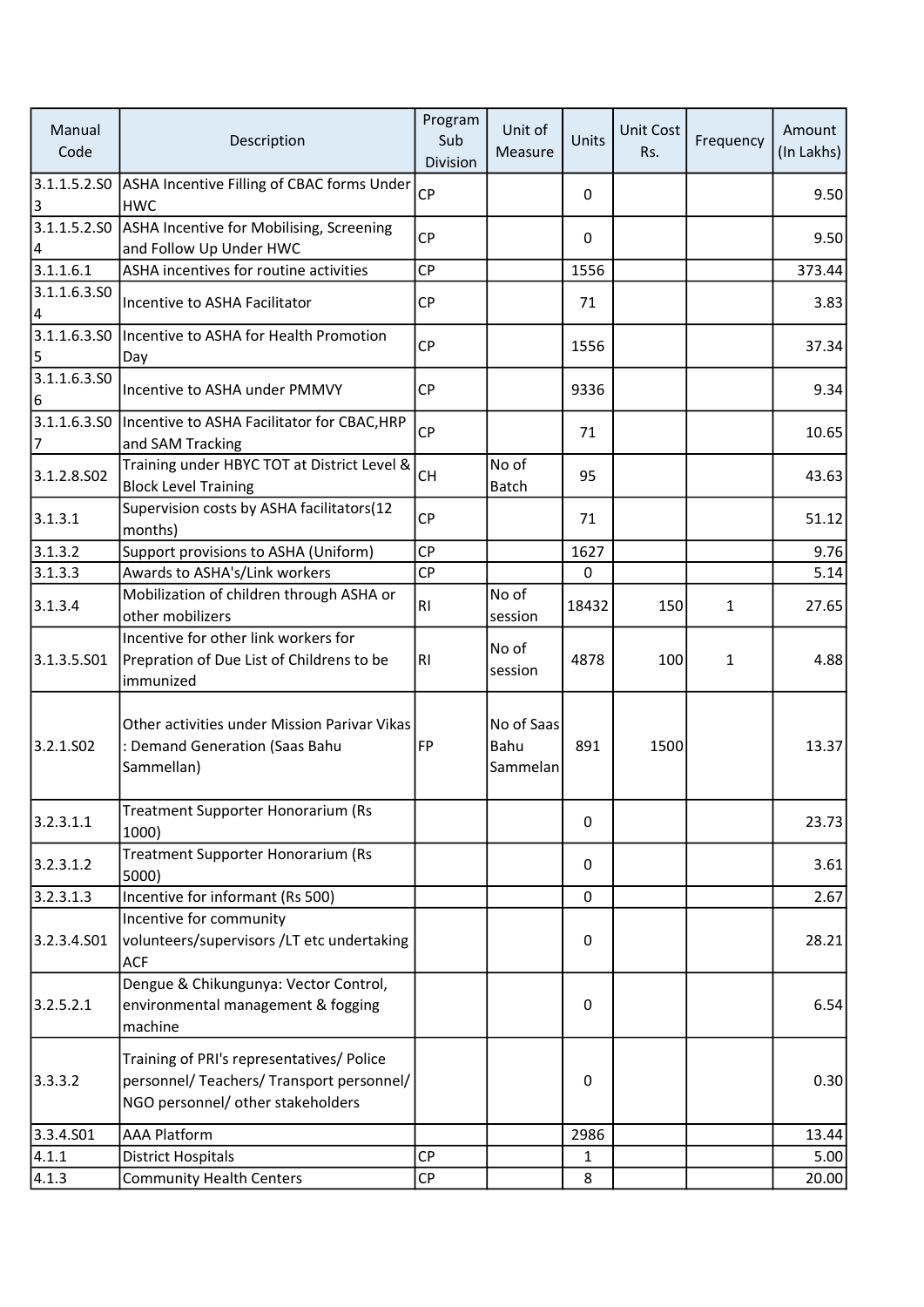| Manual<br>Code    | Description                                                                                         | Program<br>Sub<br>Division | Unit of<br>Measure         | Units        | Unit Cost<br>Rs. | Frequency    | Amount<br>(In Lakhs) |
|-------------------|-----------------------------------------------------------------------------------------------------|----------------------------|----------------------------|--------------|------------------|--------------|----------------------|
| 4.1.4             | <b>Primary Health Centers</b>                                                                       | <b>CP</b>                  |                            | 25           |                  |              | 21.88                |
| 4.1.5             | <b>Sub Centers</b>                                                                                  | CP                         |                            | 169          |                  |              | 20.28                |
| 4.1.6             | Village Health Sanitation & Nutrition<br>Committee                                                  | CP                         |                            | 759          |                  |              | 45.54                |
| 4.1.7.S01         | H&WC Additional Untied Grant-SC                                                                     | <b>CP</b>                  |                            | $\mathbf 0$  |                  |              | 18.00                |
| 4.1.7.502         | H&WC Additional Untied Grant-PHC                                                                    | CP                         |                            | $\mathbf 0$  |                  |              | 8.00                 |
| 5.1.1.1.7.SO<br>2 | One time establishment cost MNCU                                                                    | <b>CH</b>                  | No of<br>Facility          | $\mathbf{1}$ |                  |              | 11.09                |
| 5.1.1.2.8         | Infrastructure strengthening of SC to<br>H&WC                                                       | CP                         |                            | 0            |                  |              | 203.00               |
| 5.3.3             | Blood bank/ Blood storage/ Day care                                                                 | <b>BLOOD</b>               |                            | $\mathbf{0}$ |                  |              | 2.00                 |
|                   | centre for hemoglobinopathies                                                                       | <b>CELL</b>                |                            |              |                  |              |                      |
| 5.3.9             | Safety Pits                                                                                         | R <sub>l</sub>             | No.                        | 5            | 6000             | 1            | 0.30                 |
| 5.3.14            | Civil Works under RNTCP                                                                             | CD                         |                            | $\mathbf 0$  |                  |              | 3.08                 |
| 6.1.1.1.1         | MVA / EVA for Safe Abortion services                                                                | <b>FP/CAC</b>              | No of<br>MVA/EVA<br>kits   | 20           | 3000             |              | 0.60                 |
| 6.1.1.2.3<br>S01  | Procurement Of Equipment for Skill Lab<br>Under SAANS at District Level                             | <b>CH</b>                  | No of<br>Equipmen<br>lt.   | $\mathbf{1}$ |                  |              | 2.50                 |
| 2                 | 6.1.1.2.3.S0 Procurement Of Hand held Pulse Oximeter<br>and nebulizer under SAANS at District Level | <b>CH</b>                  | No of<br>Equipmen<br>t     | 32           |                  |              | 2.88                 |
| 6.1.1.2.4.SO<br>2 | Procurement of Equipment for MNCU                                                                   | <b>CH</b>                  | No of<br>Equipmen<br>lt.   | $\mathbf{1}$ |                  |              | 3.80                 |
| 6.1.1.3.1         | <b>NSV</b> kits                                                                                     | <b>FP</b>                  |                            | $\mathbf{1}$ | 1000             |              | 0.01                 |
| 6.1.1.3.5         | <b>PPIUCD forceps</b>                                                                               | FP                         | No of<br>Kallys<br>forceps | 10           | 1000             |              | 0.10                 |
| 6.1.1.5.1         | Equipment for Mobile health teams                                                                   | <b>RBSK</b>                | No of<br>teams             | 12           | 5000             | $\mathbf{1}$ | 0.60                 |
| 6.1.1.17.1        | Equipments                                                                                          |                            |                            | 0            |                  |              | 0.05                 |
| 6.1.1.18.1        | Procurement of Equipment                                                                            |                            |                            | $\mathbf 0$  |                  |              | 1.50                 |
| 6.1.1.19.3        | Grant-in-aid for Vision Centre (PHC) (Govt.                                                         |                            |                            | 0            |                  |              | 1.00                 |
| 6.1.1.21.4        | Non-recurring GIA: Machinery &<br><b>Equipment for CHC</b>                                          |                            |                            | 0            |                  |              | 2.50                 |
| 6.1.2.3.1         | <b>MCR</b>                                                                                          |                            |                            | 300          |                  |              | 1.20                 |
| 6.1.2.3.2         | Aids/Appliance                                                                                      |                            |                            | 0            |                  |              | 0.17                 |
| 6.1.2.5.1         | Tablets; software for H&WC and ANM/<br><b>MPW</b>                                                   | <b>CP</b>                  |                            | 0            |                  |              | 0.80                 |
| 6.1.3.1.3         | <b>Equipment Maintenance</b>                                                                        |                            |                            | $\mathbf 0$  |                  |              | 2.06                 |
| 6.2.1.2           | Drugs for Safe Abortion (MMA)                                                                       | <b>FP/CAC</b>              | No of<br><b>Tablets</b>    | 300          |                  |              | 0.04                 |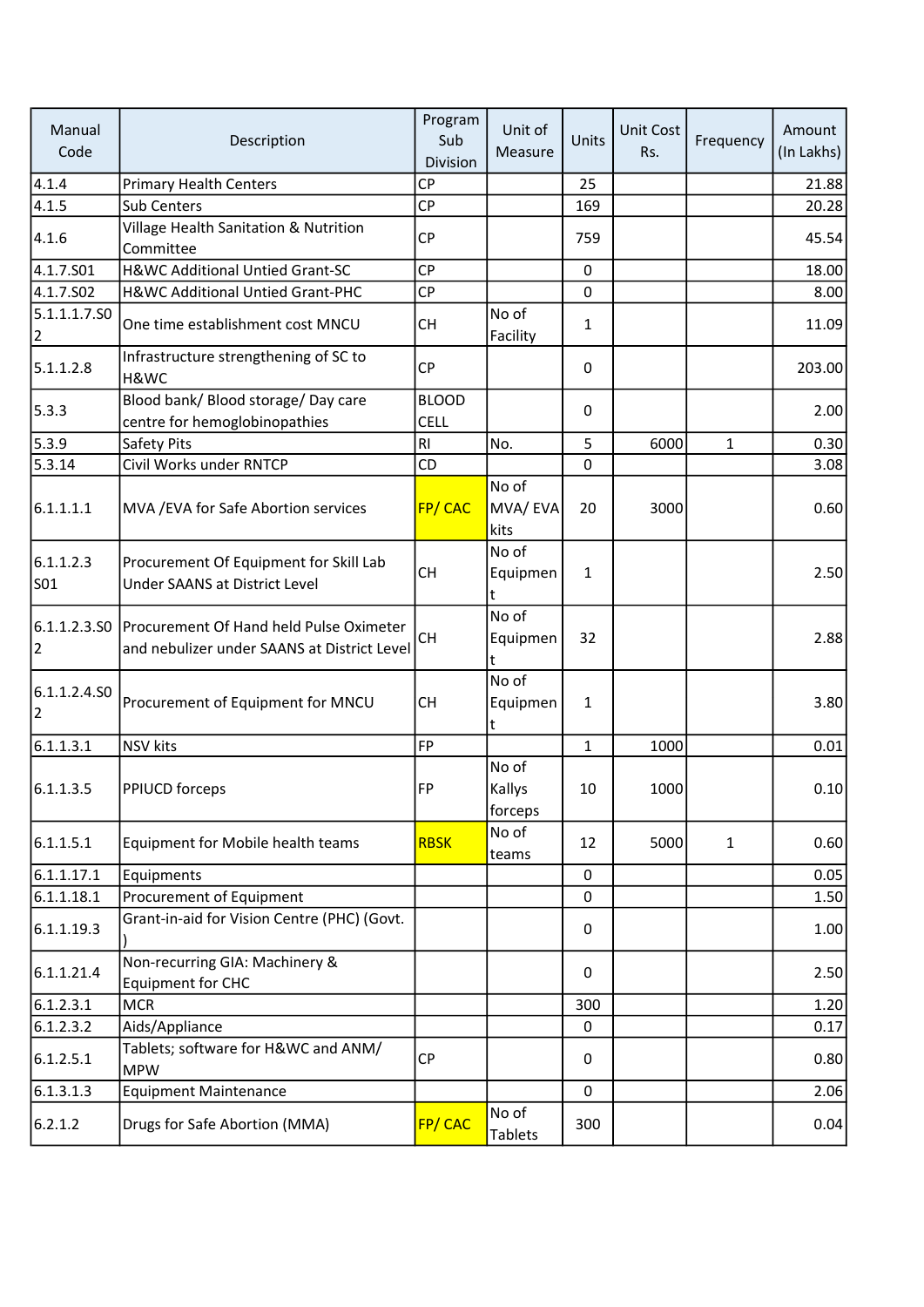| Manual<br>Code    | Description                                                                                    | Program<br>Sub<br>Division | Unit of<br>Measure         | Units     | Unit Cost<br>Rs. | Frequency    | Amount<br>(In Lakhs) |
|-------------------|------------------------------------------------------------------------------------------------|----------------------------|----------------------------|-----------|------------------|--------------|----------------------|
| 1                 | 6.2.1.7.5.S0 Drugs & Consumables Normal Delivery L1<br>Facility                                | MH                         | No of<br>benificieri<br>es | 500       | 100              |              | 0.10                 |
| $\vert$ 2         | 6.2.1.7.5.S0 Drugs & Consumables Normal Delivery L2<br>Facility                                | MH                         | No of<br>benificieri<br>es | 12200     | 200              | 1            | 4.88                 |
| 3                 | 6.2.1.7.5.S0 Drugs & Consumables Normal Delivery L3<br>Facility                                | MH                         | No of<br>benificieri<br>es | 3300      | 300              | 1            | 2.64                 |
| 14                | 6.2.1.7.5.S0 Drugs & Consumables Caesarean Delivery<br>L3 Facility                             | MH                         | No of<br>benificieri<br>es | 600       | 1800             | 1            | 2.16                 |
| 6.2.1.7.5.SO<br>8 | Drugs & Consumables Safe Dilivery Kit for<br><b>HIV infected Pregnant Women</b>                | MH                         | No of<br>benificieri<br>es | 10        | 1500             | 1            | 0.15                 |
| 6.2.2.9           | AEFI kit under RI Program                                                                      | RI                         | No.                        | 40        | 200              | $\mathbf{1}$ | 0.08                 |
| 6.2.3.1           | Nayi Pehl Kit                                                                                  | FP                         | No of Nayi<br>Pahel Kit    | 4228      | 220              |              | 9.30                 |
| 6.2.5.1           | Medicine for Mobile health team                                                                | <b>RBSK</b>                | No of<br>teams             | 12        | 5000             | 1            | 0.60                 |
| 6.2.6.4           | Replenishment of ASHA HBNC kits                                                                | CP                         |                            | 1196      |                  |              | 1.79                 |
| 6.2.8.1           | Red/Black plastic bags et                                                                      | RI                         | No of<br>session           | 23040     | 10               | 1            | 2.30                 |
| 6.2.8.2           | Bleach/Hypochlorite solution/ Twin bucket<br>and hub cutter                                    | R <sub>1</sub>             |                            | 12        |                  |              | 0.18                 |
| 6.2.9.1           | AYUSH drugs for DH / CHC / PHC                                                                 | <b>AYUSH</b>               |                            | 19        |                  |              | 9.50                 |
| 6.2.12.1          | Chloroquine phosphate tablets                                                                  |                            |                            | $\pmb{0}$ |                  |              | 0.20                 |
| 6.2.12.2          | Primaquine tablets 2.5 mg                                                                      |                            |                            | 0         |                  |              | 0.10                 |
| 6.2.12.3          | Primaquine tablets 7.5 mg                                                                      |                            |                            | 0         |                  |              | 0.20                 |
| 6.2.13.1          | Supportive drugs, lab. Reagents                                                                |                            |                            | $\Omega$  |                  |              | 0.68                 |
| 6.2.14.1          | <b>Laboratory Materials</b>                                                                    |                            |                            | 0         |                  |              | 13.76                |
| 6.2.14.2          | Procurement of Drugs                                                                           |                            |                            | 0         |                  |              | 7.11                 |
| 6.2.15.1          | Assistance for<br>consumables/drugs/medicines to the<br>Govt./District Hospital for Cat sx etc | <b>NCD</b>                 |                            | 0         |                  |              | 7.91                 |
| 6.2.18.1          | Procurement of medicine & consumables<br>for TCC under NTCP                                    |                            |                            | 0         |                  |              | 2.00                 |
| 6.2.19.1          | Drugs & supplies for District NCD Clinic                                                       |                            |                            | 0         |                  |              | 12.00                |
| 6.2.19.3          | Drugs & supplies for CHC NCD Clinic                                                            |                            |                            | 0         |                  |              | 16.00                |
| 6.2.19.4          | Drugs & supplies for PHC level                                                                 |                            |                            | 0         |                  |              | 7.25                 |
| 6.2.19.5          | Drugs & supplies for Sub-Centre level                                                          |                            |                            | $\Omega$  |                  |              | 21.50                |
| 6.2.22.1          | Cost of Lab recurring expences for H & WC                                                      | <b>CP</b>                  |                            | 0         |                  |              | 22.80                |
| 6.4.3.501         | Free Diagnostics for Pregnant women<br>under JSSK - USG on PPP for PMSMA                       | MH                         | No of USG                  | 1100      | 300              | $\mathbf{1}$ | 3.30                 |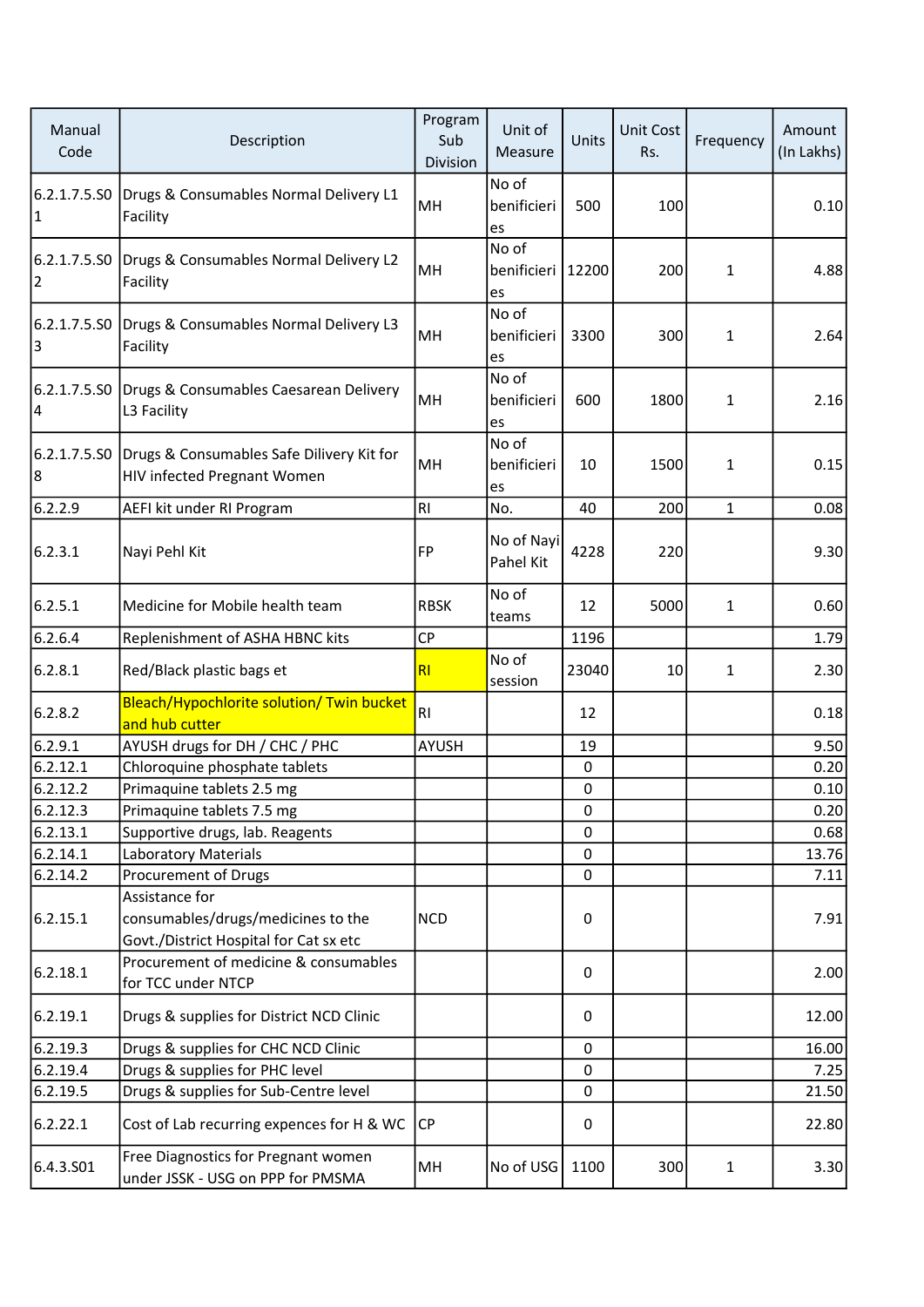| Manual<br>Code     | Description                                                                                           | Program<br>Sub<br>Division | Unit of<br>Measure         | Units          | Unit Cost<br>Rs. | Frequency | Amount<br>(In Lakhs) |
|--------------------|-------------------------------------------------------------------------------------------------------|----------------------------|----------------------------|----------------|------------------|-----------|----------------------|
| 6.4.3.502          | Free Diagnostics for Pregnant women<br>under JSSK- AVD for for HIV & Syphilis at<br><b>VHNDs</b>      | MH                         | No of AVD                  | 175            | 25               | 1         | 4.55                 |
| 6.4.3.503          | Free Diagnostics for Pregnant women<br>under JSSK-MH                                                  | <b>MH</b>                  | No of<br>benificieri<br>es | 48000          | 200              | 1         | 15.36                |
| 6.4.4              | Free Diagnostics for Sick infants under JSSK                                                          | <b>CH</b>                  | No of<br>units             | $\mathbf{1}$   |                  |           | 1.20                 |
| 7.5.2              | Any Other                                                                                             |                            |                            | $\Omega$       |                  |           | 4.75                 |
| 8.1.1.1            | ANMs                                                                                                  | MH                         |                            | 113            |                  |           | 251.41               |
| 8.1.1.2.501        | Staff Nurses-100 Beded MCH Wing                                                                       | MH                         |                            | 31             |                  |           | 74.63                |
| 8.1.1.2.505        | <b>Staff Nurses-MH</b>                                                                                | MH                         |                            | 36             |                  |           | 120.85               |
| 8.1.1.2.511        | Staff Nurse - HWC                                                                                     | <b>CP</b>                  |                            | 0              |                  |           | 38.69                |
| 8.1.1.5.501        | Laboratory Technicians - 100 Beded MCH<br>Wing                                                        | MH                         |                            | 6              |                  |           | 12.38                |
| 8.1.1.5.502        | Laboratory Technicians -HR                                                                            |                            |                            | $\overline{2}$ |                  |           | 5.10                 |
| 8.1.1.5.504        | Laboratory Technicians - RNTCP                                                                        |                            |                            | 0              |                  |           | 41.30                |
| 8.1.1.6.S05        | OT Technician                                                                                         | <b>MH</b>                  |                            | 1              |                  |           | 1.80                 |
| 8.1.1.6.506        | OT Technician-MCH Wing                                                                                | <b>MH</b>                  |                            | $\overline{2}$ |                  |           | 3.95                 |
| 8.1.1.9            | Radiographer/ X-ray technician                                                                        |                            |                            | 9              |                  |           | 7.60                 |
| 8.1.1.10.S02       | Physiotherapist/ Occupational Therapist-<br><b>CD-NLEP</b>                                            | CD                         |                            | 0              |                  |           | 4.60                 |
| 8.1.1.12           | Others (Para Medical Worker)-NLEP                                                                     | CD                         |                            | 0              |                  |           | 14.73                |
| 8.1.2.1.S01        | Obstetricians and Gynaecologists -100<br><b>Beded MCH Wing</b>                                        | MH                         |                            | 3              |                  |           | 21.60                |
| 8.1.2.1.504        | Obstetricians and Gynaecologists -MH                                                                  | MH                         |                            | 2              |                  |           | 21.60                |
| 8.1.2.2.501        | Paediatricians- 100 Beded MCH Wing                                                                    | MH                         |                            | 3              |                  |           | 29.52                |
| 8.1.2.3.502        | Anaesthetists - 100 Beded MCH Wing                                                                    | MH                         |                            | 3              |                  |           | 21.60                |
| 8.1.2.3.505        | Anaesthetists - MH                                                                                    | MH                         |                            | 1              |                  |           | 7.20                 |
| 8.1.2.5.501        | Radiologists-100 Beded MCH Wing                                                                       | MH                         |                            | 1              |                  |           | 7.80                 |
| 8.1.2.6.501        | Pathologists/ Haemotologists- 100 Beded<br><b>MCH Wing</b>                                            | MH                         |                            | 1              |                  |           | 15.12                |
|                    | FRU Operationalization for Gynae &<br>8.1.3.10.S01 anesthetist specialist on call from govt<br>sector | MH                         | No of C-<br>section        | 6              | 3000             | 1         | 0.18                 |
| 8.1.3.10.S02       | FRU Operationalization Gynecologists<br>specialist on call from pvt sector                            | MH                         | No of C-<br>section        | 3              | 4500             | 1         | 0.14                 |
| 8.1.3.10.503       | FRU Operationalization anesthetist<br>specialist on call for from pvt sector                          | MH                         | No of C-<br>section        | 3              | 3000             | 1         | 0.09                 |
| 8.1.4.1.501        | Dental Surgeons-DH & CHC                                                                              |                            |                            | 3              |                  |           | 20.23                |
| 8.1.5.503          | <b>Medical Officers -MH</b>                                                                           | MH                         |                            | $\overline{2}$ |                  |           | 16.38                |
| 8.1.6.1            | <b>AYUSH MOs</b>                                                                                      | <b>AYUSH</b>               |                            | 19             |                  |           | 88.93                |
| 8.1.6.2            | Pharmacist - AYUSH                                                                                    | AYUSH                      |                            | $\overline{7}$ |                  |           | 14.50                |
| 8.1.7.1.1          | MOs-AYUSH                                                                                             | <b>RBSK</b>                |                            | 18             |                  |           | 77.76                |
| 8.1.7.1.2.50<br> 2 | MOs-Dental MO/ BDS                                                                                    | <b>RBSK</b>                |                            | 6              |                  |           | 40.78                |
| 8.1.7.1.3          | <b>Staff Nurse</b>                                                                                    | <b>RBSK</b>                |                            | 8              |                  |           | 25.63                |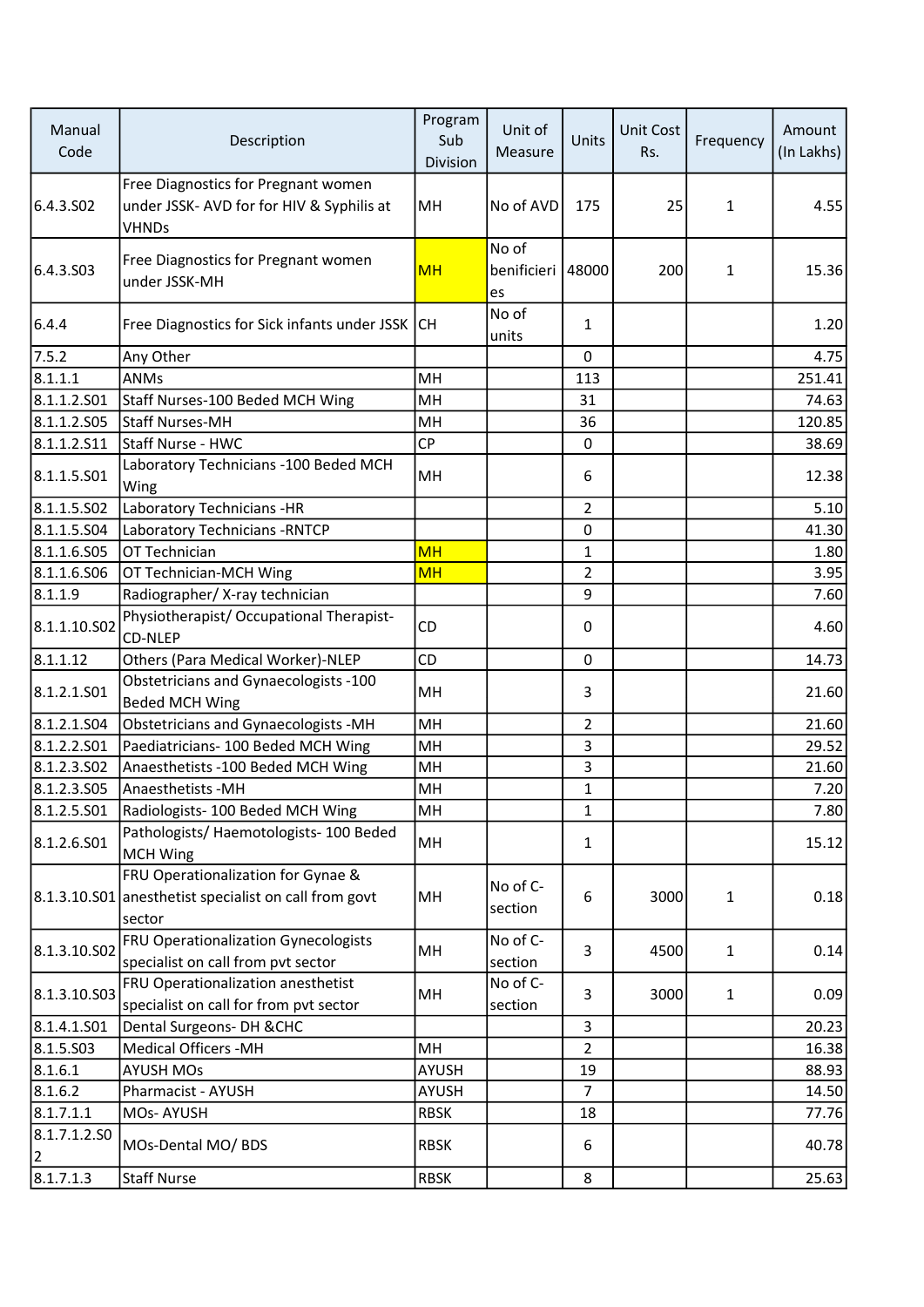| Manual<br>Code                 | Description                                                                    | Program<br>Sub<br>Division | Unit of<br>Measure | Units          | Unit Cost<br>Rs. | Frequency    | Amount<br>(In Lakhs) |
|--------------------------------|--------------------------------------------------------------------------------|----------------------------|--------------------|----------------|------------------|--------------|----------------------|
| 8.1.7.1.4                      | <b>ANM</b>                                                                     | <b>RBSK</b>                |                    | 4              |                  |              | 5.78                 |
| 8.1.7.1.5.SO<br>$\vert$ 1      | Para Medical Worker                                                            | <b>RBSK</b>                |                    | 11             |                  |              | 25.37                |
| 8.1.7.1.5.50<br>$\overline{2}$ | Pharmacists                                                                    | <b>RBSK</b>                |                    | $\mathbf{1}$   |                  |              | 2.74                 |
| 8.1.8.1                        | <b>Medical Officers</b>                                                        | <b>CH</b>                  |                    | $\mathbf{1}$   |                  |              | 8.32                 |
| 8.1.8.2                        | <b>Staff Nurse</b>                                                             | <b>CH</b>                  |                    | 4              |                  |              | 12.79                |
| 8.1.8.3                        | Cook cum caretaker                                                             | <b>CH</b>                  |                    | $\overline{2}$ |                  |              | 2.60                 |
| 8.1.8.5                        | Feeding demonstrator for NRC                                                   | <b>CH</b>                  |                    | $\mathbf{1}$   |                  |              | 3.04                 |
| 8.1.9.1                        | Paediatrician                                                                  | <b>CH</b>                  |                    | 3              |                  |              | 72.00                |
| 8.1.9.3.501                    | Staff Nurse -SNCU/KMC                                                          | <b>CH</b>                  |                    | 12             |                  |              | 32.08                |
| 8.1.9.3.502                    | <b>Staff Nurse -NBSU</b>                                                       | <b>CH</b>                  |                    | 12             |                  |              | 25.30                |
|                                | Others- SNCU Staff ( Ward Aaya/ Cleaner/                                       |                            |                    |                |                  |              |                      |
| 8.1.9.6.S02                    | Security Guard)                                                                | <b>CH</b>                  |                    | 9              |                  |              | 12.43                |
| 8.1.9.6.S03                    | Others- SNCU Staff DEO                                                         | <b>CH</b>                  |                    | $\mathbf{1}$   |                  |              | 2.14                 |
| 8.1.12.1                       | Mid-level Service Provider                                                     | CP                         |                    | 0              |                  |              | 140.54               |
|                                | Performance incentive for Mid-level                                            |                            |                    |                |                  |              |                      |
| 8.1.12.2                       | service providers                                                              | <b>CP</b>                  |                    | 0              |                  |              | 81.90                |
|                                | 8.1.13.1.S03 Counsellor -RMNCHA-FW                                             | FP                         | No of<br>Councelor | 4              |                  |              | 8.20                 |
| 8.1.13.10                      | TBHV-CD-RNTCP                                                                  | <b>CD</b>                  |                    | $\Omega$       |                  |              | 12.61                |
| 8.1.13.22.SO                   | Rogi Sahayata Kendra Manager                                                   | QA                         |                    | $\overline{2}$ |                  |              | 5.36                 |
| 8.1.13.22.51<br>3              | Rogi Sahayata Kendra Operator                                                  | QA                         |                    | $\overline{2}$ |                  |              | 2.95                 |
|                                | 8.1.16.2.S01 Cold Chain Handlers                                               | <b>RI</b>                  |                    | 0              |                  |              | 2.01                 |
|                                | 8.1.16.6.S02 Data Entry Operator CD-RCP                                        | CD                         |                    | 0              |                  |              | 0.25                 |
|                                | 8.1.16.7.S05 Cleaner -NRC                                                      | <b>CH</b>                  |                    | $\mathbf{1}$   |                  |              | 1.44                 |
| 8.4.7                          | Incentive to provider for PPIUCD services<br>@Rs 150 per PPIUCD insertion      | FP                         | No of<br>Clints    | 2695           | 150              |              | 4.04                 |
| 8.4.8                          | Incentive to provider for PAIUCD Services<br>@Rs 150 per PAIUCD insertion      | <b>FP</b>                  | No of<br>Clints    | 10             | 150              |              | 0.02                 |
| 8.4.9                          | Team based incentives for Health &<br>Wellness Centers (H&WC Sub Center)       | CP                         |                    | 0              |                  |              | 60.06                |
| 8.4.10                         | Team based incentives for Health &<br>Wellness Centers (H&WC PHC)              | CP                         |                    | 0              |                  |              | 21.76                |
| 8.4.12.S01                     | HRP identification and follow up for ANM                                       | MH                         | No of HRP          | 1000           | 200              | $\mathbf{1}$ | 2.00                 |
| 8.4.12.S03                     | Performance based Incentives to RMNCHA<br><b>Counselors in Family Planning</b> | FP                         | No of<br>Clints    | 376            | 50               |              | 0.19                 |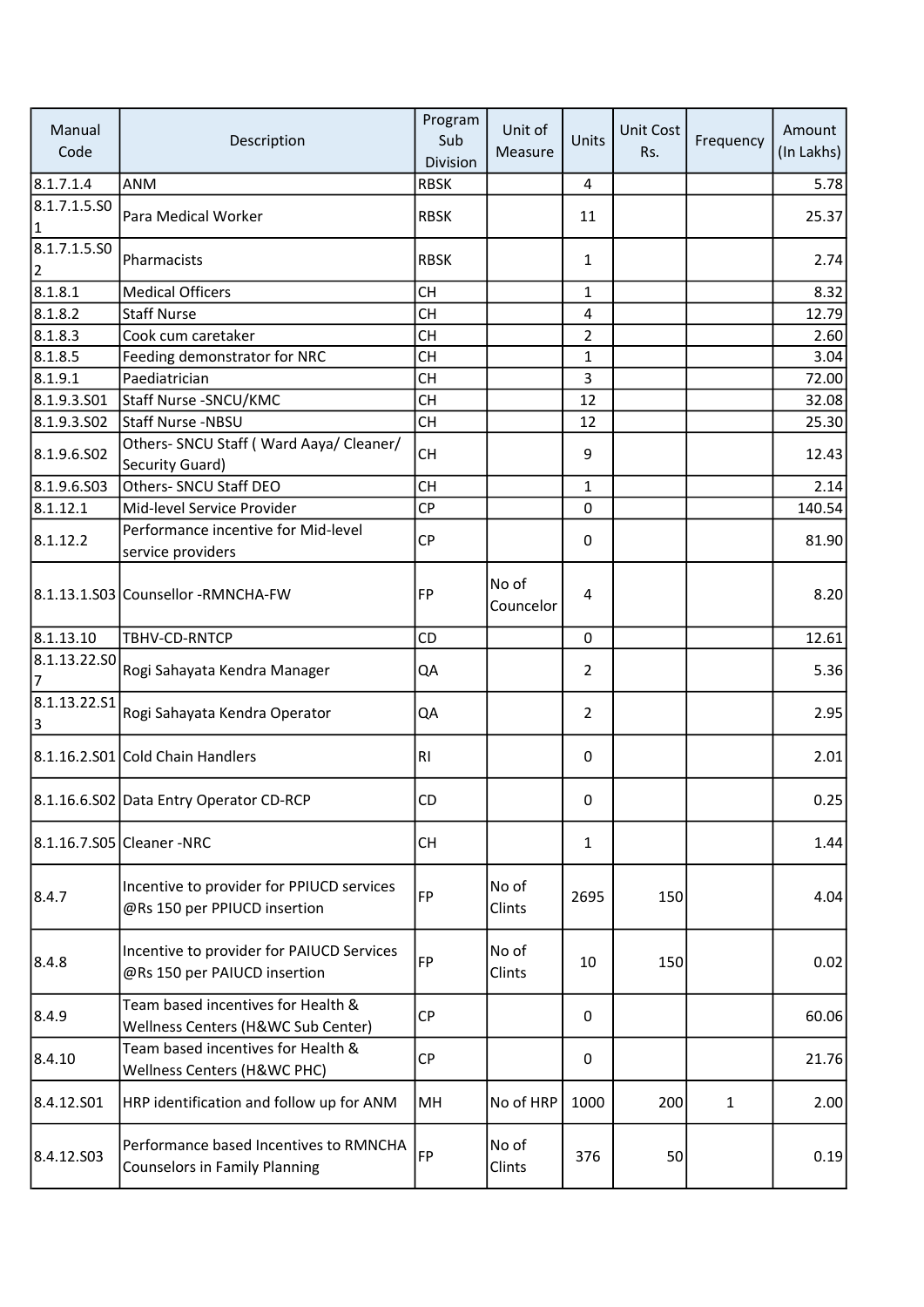| Manual<br>Code | Description                                                                                          | Program<br>Sub<br>Division | Unit of<br>Measure      | Units        | <b>Unit Cost</b><br>Rs. | Frequency    | Amount<br>(In Lakhs) |
|----------------|------------------------------------------------------------------------------------------------------|----------------------------|-------------------------|--------------|-------------------------|--------------|----------------------|
| 8.4.12.S04     | RI Cold chain handlers incentive                                                                     | RI                         | <b>No</b>               | 11           | 2400                    | 12           | 3.17                 |
| 9.1.6.1        | Development/ translation and duplication<br>of training materials                                    | <b>CH</b>                  | No of<br>Module         | 490          | 100                     | $\mathbf{1}$ | 0.49                 |
| 9.2.3.S03      | Incentive for Program Coordination to<br>(HoD OBG/Principal)                                         | MH                         |                         | 0            |                         |              |                      |
| 9.5.2.2.S01    | <b>State and District Lanch of SAANS</b>                                                             | <b>CH</b>                  | No.                     | $\mathbf{1}$ |                         |              | 0.50                 |
| 9.5.2.2.SO2    | State and District Planning and Review<br>Meeting of SAANS                                           | <b>CH</b>                  | No.                     | 1            |                         |              | 0.20                 |
| 9.5.2.19       | Orientation on National Deworming Day                                                                | <b>RKSK</b>                |                         | 2            |                         |              | 1.74                 |
|                | 9.5.2.24.S02 District Training of SAANS                                                              | CH                         |                         | 9            |                         |              | 2.99                 |
|                | 9.5.2.25.S01 One day Orientation Training for IDCF                                                   | <b>CH</b>                  | No of<br>district       | $\mathbf{1}$ | 150000                  | 1            | 1.50                 |
| 9.5.3.1.S01    | Qtr.Review/orientation meeting at Block<br>Level for ANM of 57 MPV Districts                         | FP                         | No of<br>Meetings       | 6            | 3000                    |              | 0.72                 |
| 9.5.3.1.S02    | Qtr.Review/orientation meeting of<br>ASHA/ANM OF 20 Urban District at Districts FP<br>Level          |                            | No of<br>Meetings       | 16           | 2500                    |              | 0.40                 |
| 9.5.3.1.S03    | District Level One Day Orientation of newly<br>recruited ANM/SN ON Family Planning<br><b>Schemes</b> | FP                         | No of<br>Meetings       | 1            | 3000                    |              | 0.03                 |
| 9.5.3.2.502    | District Level Dissemination Workshop                                                                | FP                         | No of<br>workshop<br>S  | 1            | 10000                   |              | 0.10                 |
| 9.5.3.22       | Training of Medical officers (Injectible<br><b>Contraceptive Trainings)</b>                          | <b>FP</b>                  | No of<br><b>Batches</b> | $\mathbf{1}$ | 22800                   |              | 0.23                 |
| 9.5.3.23       | Training of AYUSH doctors (Injectible<br>Contraceptive Trainings)                                    | <b>FP</b>                  | No of<br><b>Batches</b> | $\mathbf{1}$ | 22800                   |              | 0.23                 |
| 9.5.3.24       | Training of Nurses (Staff Nurse/LHV/ANM)<br>(Injectible Contraceptive Trainings)                     | FP                         | No of<br><b>Batches</b> | 6            | 35800                   |              | 2.15                 |
| 9.5.4.10       | <b>WIFS trainings (Block)</b>                                                                        | <b>RKSK</b>                | No of<br>Batch          | 7            | 3000                    | 1            | 0.21                 |
| 9.5.4.13.3     | Any other (please specify) Anemia Free<br>Adolcent event at Inter Collages                           | <b>RKSK</b>                | No of<br>event          | 14           | 5000                    | $\mathbf{1}$ | 0.70                 |
| 9.5.5.1        | RBSK Training -Training of Mobile health<br>team - technical and managerial (5 days)                 | <b>RBSK</b>                | No of<br>batch          | 2            | 15450                   | 1            | 0.31                 |
|                | 9.5.10.1.S01 Training under Immunisation-Data Handler                                                | RI                         |                         | 0            |                         |              | 0.04                 |
|                | 9.5.10.1.S04 Training under Immunisation-CCH                                                         | RI                         |                         | 0            |                         |              | 0.38                 |
| 9.5.12.1       | Training / Capacity Building (Malaria)                                                               | CD                         |                         | $\mathbf 0$  |                         |              | 0.49                 |
| 9.5.14.1       | <b>Trainings under RNTCP</b>                                                                         | CD                         |                         | 0            |                         |              | 2.37                 |
| 9.5.14.2       | <b>CME</b> (Medical Colleges)                                                                        | CD                         |                         | 0            |                         |              | 1.60                 |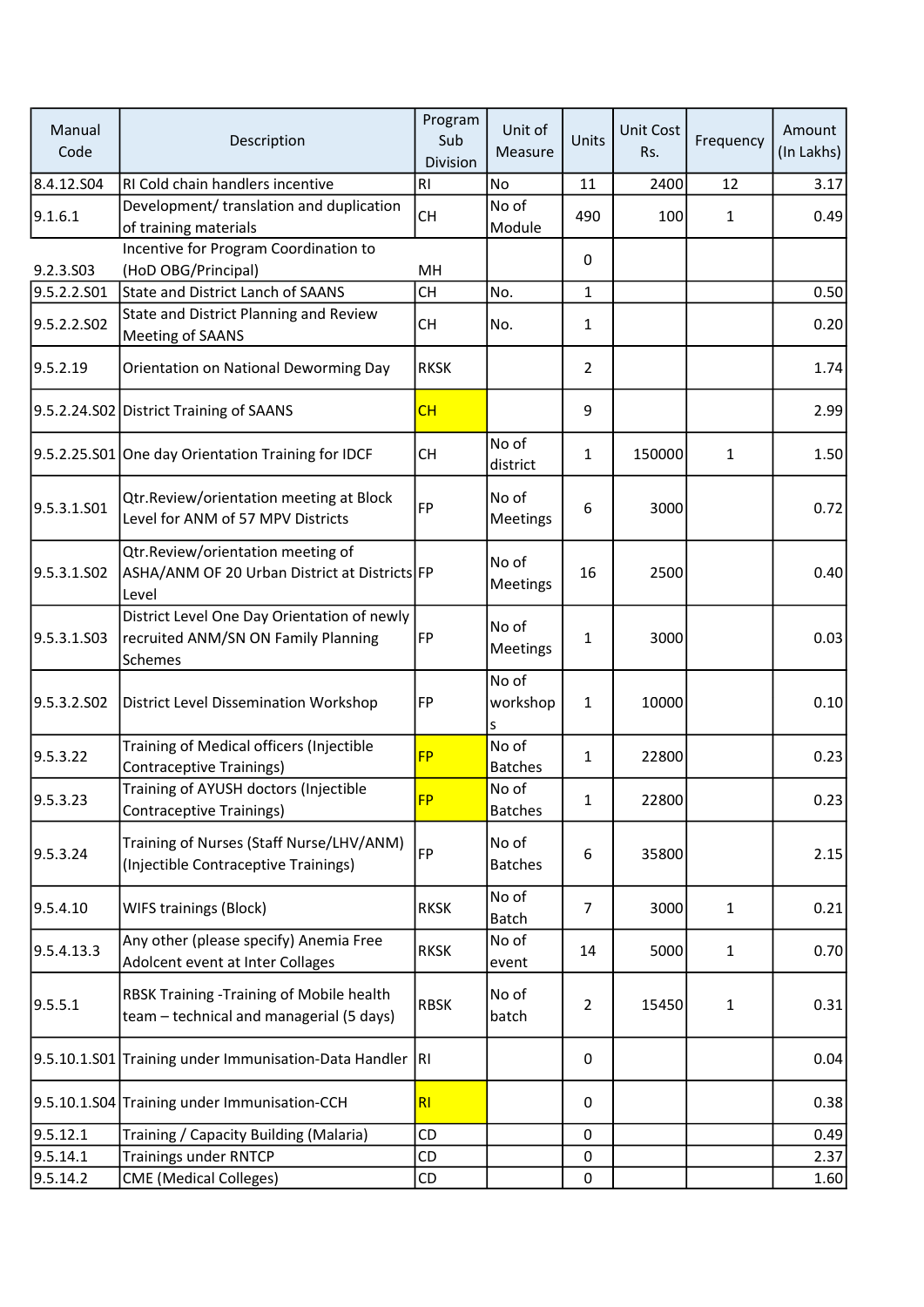| Manual<br>Code | Description                                                                 | Program<br>Sub<br>Division | Unit of<br>Measure    | Units          | Unit Cost<br>Rs. | Frequency    | Amount<br>(In Lakhs) |
|----------------|-----------------------------------------------------------------------------|----------------------------|-----------------------|----------------|------------------|--------------|----------------------|
| 9.5.17.1       | Training of doctors and staff at DH Level<br>under NPHCE                    | <b>NCD</b>                 |                       | 0              |                  |              | 0.80                 |
| 9.5.18.1.1     | Orientation of Stakeholder organizations                                    | <b>NCD</b>                 |                       | 0              |                  |              | 0.40                 |
| 9.5.18.1.2     | Training of Health Professionals                                            | <b>NCD</b>                 |                       | $\mathbf 0$    |                  |              | 0.40                 |
| 9.5.18.1.3     | <b>Orientation of Law Enforcers</b>                                         | <b>NCD</b>                 |                       | 0              |                  |              | 0.60                 |
| 9.5.18.1.4     | Other Trainings/Orientations - sessions<br>incorporated in other's training | <b>NCD</b>                 |                       | 0              |                  |              | 1.30                 |
| 9.5.19.2       | District NCD Cell                                                           | <b>NCD</b>                 |                       | 0              |                  |              | 3.00                 |
| 9.5.25.3       | <b>Kayakalp Trainings</b>                                                   | QA                         | Batch                 | $\mathbf{1}$   | 33000            | $\mathbf{1}$ | 0.33                 |
| 9.5.26.2       | Training cum review meeting for HMIS &<br><b>MCTS at District level</b>     | <b>MIS</b>                 |                       | 0              |                  |              | 0.34                 |
| 9.5.26.3       | Training cum review meeting for HMIS &<br><b>MCTS at Block level</b>        | <b>MIS</b>                 |                       | 0              |                  |              | 1.31                 |
|                | 9.5.27.4.S01 Cost of Yoga Sessions                                          | <b>CP</b>                  |                       | 0              |                  |              | 4.61                 |
| 4.02           | 9.5.29.13.S0 Scaling up Nurse Mentoring Program<br>Honorarium               | MH                         |                       | 6              |                  |              | 3.60                 |
| 4.03           | 9.5.29.13.S0 Scaling up Nurse Mentoring Program Yearly<br><b>TADA</b>       | MH                         |                       | 6              |                  |              | 0.18                 |
| 4.04           | 9.5.29.13.S0 Scaling up Nurse Mentoring Program<br>Register                 | MH                         |                       | 6              |                  |              | 0.02                 |
| 4.05           | 9.5.29.13.S0 Scaling up Nurse Mentoring Program Mini<br>Skill Lab           | MH                         |                       | 6              |                  |              | 6.00                 |
| 10.1.1         | Maternal Death Review (both in<br>institutions and community)               | MH                         | No of<br><b>CBMDR</b> | 55             | 600              | 1            | 0.33                 |
| 11.3           | Targeting Naturally Occurring Gathering of<br>People/ Health Mela           |                            |                       | $\overline{2}$ |                  |              | 13.00                |
| 11.5.1         | Media Mix of Mid Media/ Mass Media                                          | <b>IEC</b>                 |                       | $\overline{2}$ |                  |              | 0.80                 |
| 11.5.4.S02     | <b>Celebration of New Born Care Week</b>                                    | СH                         | No of<br>district     | 1              | 50000            | $\mathbf{1}$ | 0.50                 |
| 11.5.4.S03     | <b>Celebration of Breastfeeding Week</b>                                    | <b>CH</b>                  | No of<br>district     | $\mathbf{1}$   | 40000            | $\mathbf{1}$ | 0.40                 |
| 11.5.4.S05     | District Level IEC/BCC Activity Under SAANSCH                               |                            | No.                   | $\mathbf{1}$   | 200000           |              | 2.00                 |
| 11.6.3         | IEC & promotional activities for World<br>Population Day celebration        | <b>IEC/FP</b>              | No of<br>events       | $\overline{7}$ |                  |              | 1.34                 |
| 11.6.4         | IEC & promotional activities for Vasectomy<br>Fortnight celebration         | <b>IEC/FP</b>              | No of<br>events       | $\overline{7}$ |                  |              | 0.74                 |
| 11.8.2         | Any other IEC/BCC activities (Wall Painting,<br>Banner & Poster)            | <b>IEC</b>                 |                       | 0              |                  |              | 1.47                 |
| 11.9.1.S01     | Creating awareness on declining sex ratio<br>issue (PNDT)- Block Level      | <b>IEC</b><br>/PNDT        | No of<br>Events       | 21             | 10000            |              | 2.10                 |
| 11.9.1.S02     | Creating awareness on declining sex ratio<br>issue (PNDT)- District Level   | <b>IEC</b><br>/PNDT        | No of<br>Events       | $\mathbf{1}$   | 25000            |              | 0.25                 |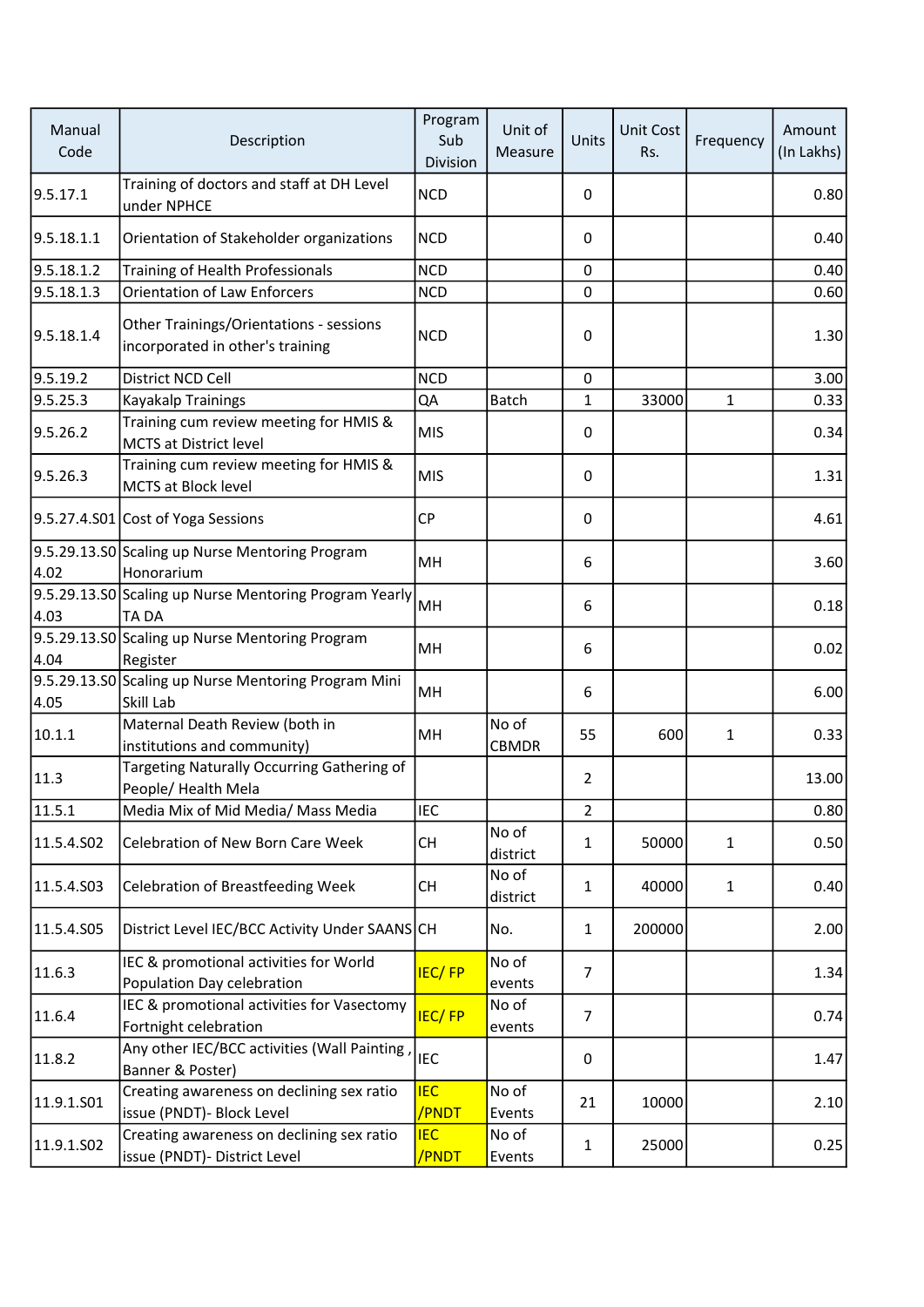| Manual<br>Code | Description                                                                                                                                          | Program<br>Sub<br><b>Division</b> | Unit of<br>Measure | Units          | Unit Cost<br>Rs. | Frequency    | Amount<br>(In Lakhs) |
|----------------|------------------------------------------------------------------------------------------------------------------------------------------------------|-----------------------------------|--------------------|----------------|------------------|--------------|----------------------|
| 11.10.1.S01    | Donor Refreshment amount                                                                                                                             | <b>BLOOD</b><br><b>CELL</b>       | No of<br>donation  | $\mathbf{0}$   | 25               | 1            | 0.17                 |
| 11.10.1.S02    | <b>Blood donation Camp</b>                                                                                                                           | <b>BLOOD</b><br><b>CELL</b>       | No of<br>camp      | 0              | 2500             | 1            | 0.30                 |
| 11.10.1.S03    | Travel & Communication Expenses for BB<br><b>Counselors PRO BCTV</b>                                                                                 | <b>BLOOD</b><br><b>CELL</b>       |                    | $\Omega$       |                  |              | 0.18                 |
| 11.14.1        | Health Education & Publicity for NIDDCP                                                                                                              | <b>IEC</b>                        |                    | $\mathbf{0}$   |                  |              | 0.26                 |
| 11.15.1        | IEC/BCC for Malaria                                                                                                                                  | <b>IEC</b>                        |                    | $\mathbf 0$    |                  |              | 0.35                 |
| 11.15.2        | IEC/BCC for Social mobilization (Dengue<br>and Chikungunya)                                                                                          | <b>IEC</b>                        |                    | 0              |                  |              | 0.20                 |
| 11.16.1        | IEC/BCC: Mass media, Outdoor media,<br>Rural media, Advocacy media for NLEP                                                                          | CD                                |                    | 0              |                  |              | 0.98                 |
| 11.17.1        | ACSM (State & district)                                                                                                                              | <b>IEC</b>                        |                    | $\mathbf 0$    |                  |              | 5.69                 |
| 11.19.1        | Translation of IEC material and distribution                                                                                                         | <b>IEC</b>                        |                    | 0              |                  |              | 0.50                 |
| 11.20.2        | Celebration of days-ie International Day for<br>older persons                                                                                        | <b>IEC</b>                        |                    | $\mathbf{0}$   |                  |              | 1.00                 |
| 11.21.1        | <b>IEC/SBCC for NTCP</b>                                                                                                                             | <b>IEC</b>                        |                    | $\mathbf 0$    |                  |              | 1.50                 |
| 11.22.2        | IEC/BCC for District NCD Cell                                                                                                                        | <b>IEC</b>                        |                    | 0              |                  |              | 0.50                 |
| 11.24.1        | IEC activities for Health & Wellness centre<br>(H&WC)                                                                                                | <b>IEC</b>                        |                    | 0              |                  |              | 21.00                |
| 11.24.3.4      | State-level IEC Campaigns/Other IEC<br>Campaigns                                                                                                     | <b>IEC</b>                        |                    | 12             |                  |              | 2.50                 |
| 11.24.4.1      | IEC/BCC under NRCP: Rabies Awareness<br>and DO'S and Don'ts in the event of Animal<br><b>Bites</b>                                                   |                                   |                    | 0              |                  |              | 2.44                 |
| 12.1.1         | Printing of MDR formats                                                                                                                              | MH                                |                    | 110            |                  |              | 0.03                 |
| 12.1.2         | Printing of MCP cards, safe motherhood<br>booklets etc.                                                                                              | MH                                | No of<br>cards     | 63799          | 17               | 1            | 10.85                |
| 12.1.3         | Printing of labor room registers and<br>casesheets/ LaQshya related printing                                                                         | MH                                | No of<br>casesheet | 18000          | 10               | 1            | 1.80                 |
| 12.1.5         | Any other (Printing of CAC Format)                                                                                                                   | <b>FP/CAC</b>                     | No of<br>formats   | 105            |                  |              | 0.16                 |
| 12.2.5         | Printing of compliance cards and reporting<br>formats for National Iron Plus Initiative-for<br>6-59 months age group and for 5-10 years<br>age group | CH                                | No of<br>format    | #####          | 1                | 1            | 1.41                 |
| 12.2.6         | Printing of IEC materials and reporting<br>formats etc. for National Deworming Day                                                                   | <b>RKSK</b>                       |                    | $\overline{2}$ |                  |              | 5.75                 |
| 12.2.7         | Printing of IEC Materials and monitoring<br>formats for IDCF                                                                                         | <b>CH</b>                         | No of<br>District  | $\mathbf{1}$   | 118000           | $\mathbf{1}$ | 1.18                 |
| 12.2.10        | Printing (SNCU data management)                                                                                                                      | <b>CH</b>                         | No of<br>SNCU      | $\mathbf{1}$   | 100000           | $\mathbf{1}$ | 1.00                 |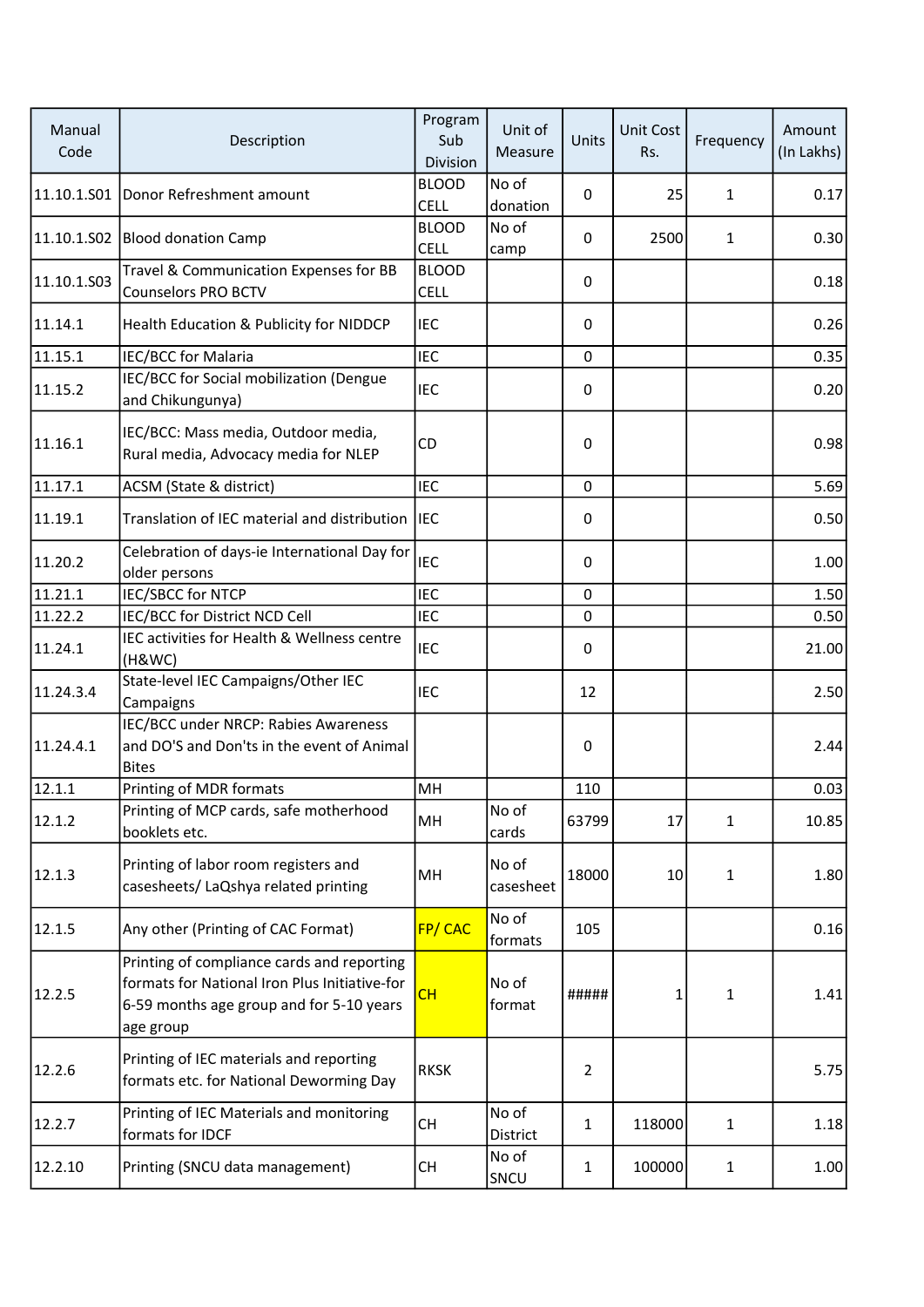| Manual<br>Code | Description                                                                              | Program<br>Sub<br>Division  | Unit of<br>Measure            | Units          | <b>Unit Cost</b><br>Rs. | Frequency    | Amount<br>(In Lakhs) |
|----------------|------------------------------------------------------------------------------------------|-----------------------------|-------------------------------|----------------|-------------------------|--------------|----------------------|
| 12.2.11        | Printing of HBNC referral cards and other<br>formats                                     | CH                          | No. of<br>format              | #####          | 0.5                     | 1            | 1.84                 |
| 12.3.3         | Printing of FP Manuals, Guidelines, etc.                                                 | FP                          | No of<br>formats              | 0              |                         |              | 1.97                 |
| 12.5.4         | Printing of RBSK card and registers                                                      | <b>RBSK</b>                 | No of<br>children             | #####          |                         |              | 6.26                 |
| 12.5.6         | Any other (Printing of Banner and Sticker<br>under RBSK)                                 | <b>RBSK</b>                 |                               | 42             |                         |              | 0.05                 |
| 12.7.1         | Printing of ASHA diary                                                                   | <b>CP</b>                   |                               | 1627           |                         |              | 2.85                 |
| 12.7.2         | Printing of ASHA Modules and formats                                                     | <b>CP</b>                   |                               | 0              |                         |              | 0.45                 |
| 12.7.3         | Printing of CBAC format                                                                  | CP                          |                               | $\mathbf 0$    |                         |              | 12.32                |
| 12.8.1         | Printing of cards for screening of children<br>for hemoglobinopathies                    | <b>BLOOD</b><br><b>CELL</b> |                               | 0              |                         |              | 0.25                 |
| 12.9.1         | Printing of HMIS Formats                                                                 | <b>MIS</b>                  |                               | $\mathbf{0}$   |                         |              | 0.39                 |
| 12.9.3         | Printing of MCTS follow-up formats/<br>services due list/ work plan                      | <b>MIS</b>                  |                               | 1419           |                         |              | 0.51                 |
| 12.10.1        | Printing and dissemination of Immunization<br>cards, tally sheets, monitoring forms etc. | R <sub>1</sub>              | No of<br>Benificiary          | 63616          | 10                      | 1            | 6.36                 |
| 12.13.2        | Printing                                                                                 | CD                          |                               | $\mathbf{0}$   |                         |              | 2.09                 |
| 12.14.1        | Printing of Challan Books under NTCP                                                     |                             |                               | 0              |                         |              | 0.21                 |
|                | 12.17.5.S02 Printing of form P,L, S under IDSP progrm                                    |                             |                               | 0              |                         |              | 0.33                 |
| 13.2.1         | Assessments                                                                              | <b>QA</b>                   |                               | $\overline{2}$ |                         |              | 0.20                 |
|                | 14.1.1.3.S03 District Logistic Manager                                                   | FP                          | No.                           | $\mathbf{1}$   |                         |              | 4.41                 |
| 14.1.1.4       | Annual increment for all the existing<br>positions                                       |                             |                               | $\mathbf{1}$   |                         |              | 0.21                 |
| 14.2.3.502     | Implementation of FP-LMIS District-<br><b>Transportation Cost</b>                        | FP                          | Lumpsum<br>р                  | 1              |                         |              | 0.59                 |
| 14.2.3.506     | Procurement of Desktops and UPS Printers-<br>District                                    | <b>FP</b>                   | No.                           | $\mathbf{1}$   | 50000                   |              | 0.50                 |
| 14.2.4.1       | Alternative vaccine delivery in hard to<br>reach areas                                   | RI                          | No of AVD                     | 1260           | 200                     | $\mathbf{1}$ | 2.52                 |
| 14.2.5         | Alternative Vaccine Delivery in other areas                                              | RI.                         | No of AVD 20520               |                | 90                      |              | 18.47                |
| 14.2.6         | POL for vaccine delivery from State to<br>district and from district to PHC/CHCs         | RI                          | No of<br><b>Districts</b>     | $\mathbf{1}$   | 200000                  | 1            | 2.00                 |
| 14.2.7         | Cold chain maintenance                                                                   | RI                          | No of cold<br>chain<br>points | 0              |                         |              | 0.31                 |
| 14.2.12        | Drug transportation charges                                                              | CD                          |                               | $\mathbf 0$    |                         |              | 0.54                 |
| 15.3.2         | Inter-sectoral convergence                                                               | CD                          |                               | $\mathbf 0$    |                         |              | 0.05                 |
| 15.5.3         | Private Provider Incentive                                                               | CD                          |                               | $\mathbf 0$    |                         |              | 3.78                 |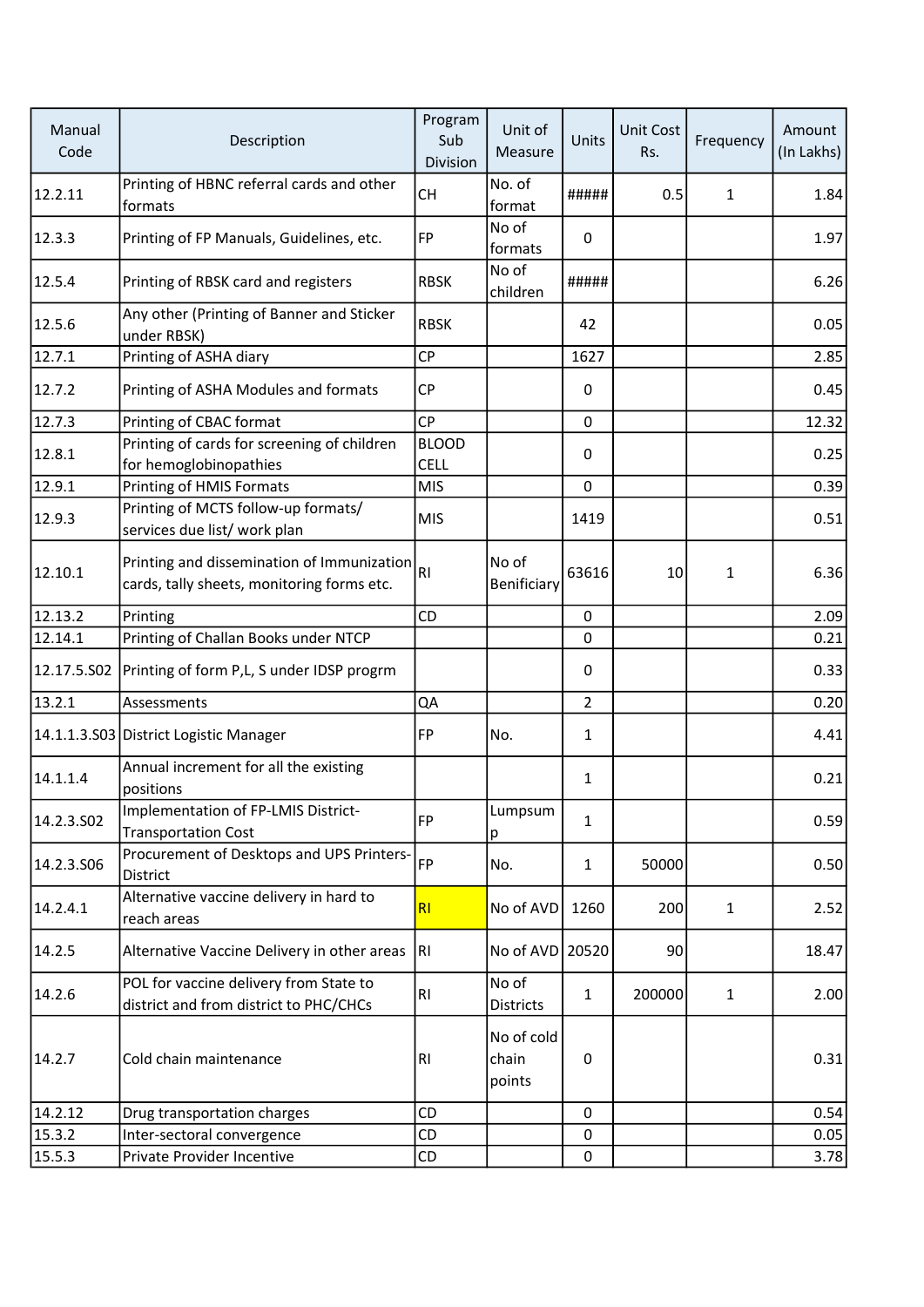| Manual<br>Code      | Description                                                                                                      | Program<br>Sub<br>Division | Unit of<br>Measure        | Units          | Unit Cost<br>Rs. | Frequency | Amount<br>(In Lakhs) |
|---------------------|------------------------------------------------------------------------------------------------------------------|----------------------------|---------------------------|----------------|------------------|-----------|----------------------|
| 15.6.1              | Reimbursement for cataract operation for<br><b>NGO and Private Practitioners</b>                                 | <b>NCD</b>                 |                           | 0              |                  |           | 15.82                |
| 16.1.1.1.1          | State - Health Action Plan                                                                                       | PM                         | No of<br>Booklet          | 23             | 300              | 1         | 0.07                 |
| 16.1.1.4            | Prepare detailed operational plan for RBSK<br>across districts (including cost of plan)                          | <b>RBSK</b>                | No of<br><b>Blocks</b>    | 6              | 500              | 1         | 0.03                 |
| 16.1.1.6            | To develop micro plan at sub-centre level                                                                        | R1                         | No                        | 169            | 100              | 1         | 0.17                 |
| 16.1.1.7            | For consolidation of micro plans at block<br>level                                                               | R1                         | No                        | 15             | 1000             | 1         | 0.15                 |
| 16.1.2.1.6          | Review meetings/ workshops under RKSK                                                                            | <b>RKSK</b>                |                           | $\overline{2}$ |                  |           | 0.10                 |
| 16.1.2.1.7          | RBSK Convergence/Monitoring meetings                                                                             | <b>RBSK</b>                | No of<br>Meetings         | 3              | 500              | 3         | 0.09                 |
| 16.1.2.1.14         | Quarterly review meetings exclusive for RI<br>at district level with Block MOs, CDPO, and<br>other stake holders | R1                         | No of<br>participan<br>ts | 169            | 100              | 1         | 0.17                 |
| 16.1.2.1.15         | Quarterly review meetings exclusive for RI<br>at block level                                                     | R1                         | No of<br>participan<br>ts | 2281           | 75               | 1         | 1.71                 |
| 16.1.2.1.16         | <b>IDSP Meetings</b>                                                                                             |                            |                           | $\mathbf 0$    |                  |           | 0.04                 |
| 16.1.2.1.21         | Medical Colleges (Any meetings)                                                                                  |                            |                           | 0              |                  |           | 0.10                 |
| 16.1.2.1.22         | Monthly meeting with the hospital staff                                                                          |                            |                           | 0              |                  |           | 0.48                 |
| 16.1.2.1.28.<br>S01 | District Level MDR Review Meeting                                                                                | MН                         | No of<br>meetings         | 6              | 3000             | 1         | 0.18                 |
| 16.1.2.2.3          | State/ District Quality Assurance Unit<br>(Monitoring & Supervision)                                             | QA                         | Vehicle                   | $\mathbf{1}$   |                  |           | 3.60                 |
| 16.1.2.2.5          | Monitoring, Evaluation & Supervision<br>(Malaria)                                                                |                            |                           | 0              |                  |           | 2.13                 |
| 16.1.2.2.6          | Monitoring/supervision and Rapid<br>response (Dengue and Chikungunya)                                            |                            |                           | 0              |                  |           | 1.98                 |
| 16.1.2.2.12         | District NCD Cell                                                                                                |                            |                           | 0              |                  |           | 1.13                 |
| 16.1.2.2.13         | <b>Supervision and Monitoring</b>                                                                                |                            |                           | 0              |                  |           | 2.37                 |
| 16.1.2.2.14         | Monitoring Committee on Section 5                                                                                |                            |                           | 0              |                  |           | 0.03                 |
| 16.1.2.2.16         | Monitoring and Surveillance (review                                                                              |                            |                           | 0              |                  |           | 0.50                 |
|                     | meetings, Travel) under NRCP                                                                                     |                            |                           |                |                  |           |                      |
| 16.1.3.1.1          | Mobility Support for SPMU/State                                                                                  |                            |                           | 0              |                  |           | 0.54                 |
| 16.1.3.1.13         | Vehicle Operation (POL)                                                                                          |                            |                           | $\mathbf{0}$   |                  |           | 1.79                 |
| 16.1.3.1.14         | Vehicle hiring                                                                                                   |                            |                           | 0              |                  |           | 2.76                 |
| 16.1.3.1.15         | <b>Tobacco Cessation Centre (TCC): Mobility</b><br>support                                                       |                            |                           | 0              |                  |           | 0.60                 |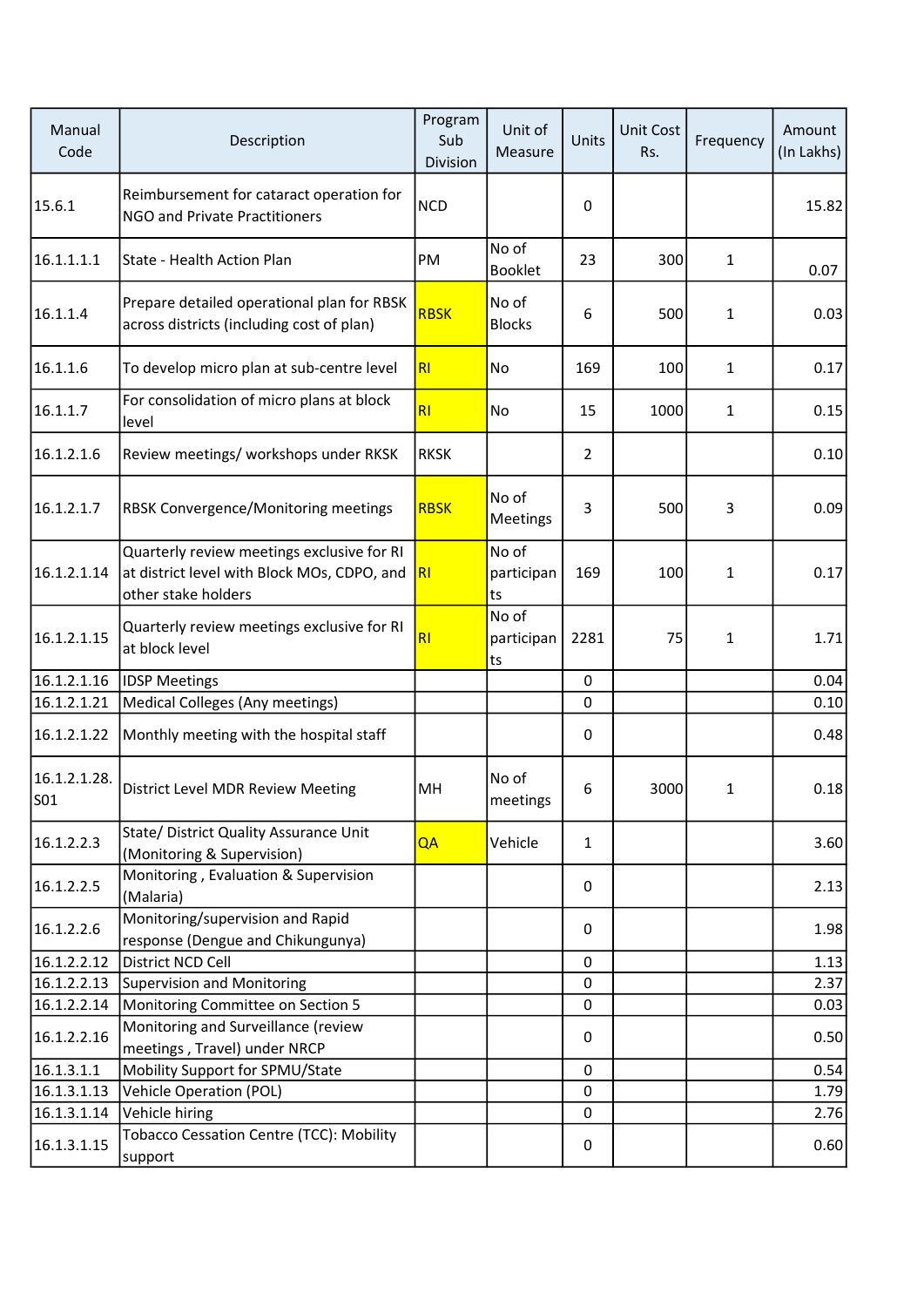| Manual<br>Code                  | Description                                                                                                                                        | Program<br>Sub<br>Division | Unit of<br>Measure | Units        | Unit Cost<br>Rs. | Frequency | Amount<br>(In Lakhs) |
|---------------------------------|----------------------------------------------------------------------------------------------------------------------------------------------------|----------------------------|--------------------|--------------|------------------|-----------|----------------------|
| 16.1.3.3.1                      | PM activities for World Population Day'<br>celebration (Only mobility cost): funds<br>earmarked for district level activities                      | <b>FP</b>                  | No of<br>events    | $\mathbf{1}$ | 20000            |           | 0.20                 |
| 16.1.3.3.2                      | PM activities for Vasectomy Fortnight<br>celebration (Only mobility cost): funds<br>earmarked for district level activities                        | <b>FP</b>                  | No of<br>events    | 1            | 5000             |           | 0.05                 |
| 16.1.3.3.3                      | Mobility Support for DPMU/District                                                                                                                 |                            |                    | $\mathbf 0$  |                  |           | 7.92                 |
| 16.1.3.3.5                      | Mobility Costs for ASHA Resource<br>Centre/ASHA Mentoring Group (Kindly<br>Specify)                                                                |                            |                    | 1            |                  |           | 0.10                 |
| 16.1.3.3.7                      | Mobility Support for supervision for district<br>level officers.                                                                                   | <b>RI</b>                  | No                 | 0            |                  |           | 1.91                 |
| 16.1.3.3.8                      | MOBILITY: Travel Cost, POL, etc. during<br>outbreak investigations and field visits for<br>monitoring programme activities at DSU on<br>need basis |                            |                    | 0            |                  |           | 3.00                 |
| 16.1.3.3.10                     | Travel expenses - Contractual Staff at<br>District level                                                                                           |                            |                    | $\Omega$     |                  |           | 0.60                 |
| 16.1.3.3.11                     | Mobility Support: District Cell                                                                                                                    |                            |                    | $\mathbf 0$  |                  |           | 1.33                 |
| 16.1.3.3.12                     | Medical Colleges (All service delivery to be<br>budgeted under B.30)                                                                               |                            |                    | 0            |                  |           | 0.10                 |
| 16.1.3.3.13                     | Miscellaneous/Travel                                                                                                                               |                            |                    | $\mathbf 0$  |                  |           | 1.00                 |
| 16.1.3.3.14                     | <b>Enforcement Squads</b>                                                                                                                          |                            |                    | 0            |                  |           | 0.10                 |
| 16.1.3.3.15                     | District Tobacco Control Cell (DTCC):<br><b>Mobility Support</b>                                                                                   |                            |                    | 0            |                  |           | 1.56                 |
| 16.1.3.3.16                     | District NCD Cell (TA, DA, POL)                                                                                                                    |                            |                    | $\mathbf 0$  |                  |           | 0.66                 |
| 16.1.3.3.17.<br>S <sub>01</sub> | Mission Parivar Vikas Campaign                                                                                                                     | FP                         | No of<br>campaign  | 28           | 1000             |           | 0.28                 |
| 16.1.3.4.1                      | PM activities for World Population Day'<br>celebration (Only mobility cost): funds<br>earmarked for block level activities                         | <b>FP</b>                  | No of<br>events    | 6            | 1000             |           | 0.06                 |
| 16.1.3.4.2                      | PM activities for Vasectomy Fortnight<br>celebration (Only mobility cost): funds<br>earmarked for block level activities                           | <b>FP</b>                  | No of<br>events    | 6            | 1000             |           | 0.06                 |
| 16.1.3.4.3.S<br>01              | Mobility for Supportive Supervision At<br><b>Block Level-M&amp;E</b>                                                                               | ME                         |                    | 0            |                  |           | 23.76                |
| 16.1.3.4.3.5<br>02              | Mobility Support & Commnication cost for<br><b>BCPM</b>                                                                                            | CP                         |                    | 0            |                  |           | 3.67                 |
| 16.1.3.4.5.5<br>01              | <b>Communication Cost for HWC Staff</b>                                                                                                            | <b>CP</b>                  |                    | 0            |                  |           | 2.73                 |
| 16.1.3.5.1.5<br>01              | TA/DA of HWC Staff                                                                                                                                 | <b>CP</b>                  |                    | 0            |                  |           | 2.73                 |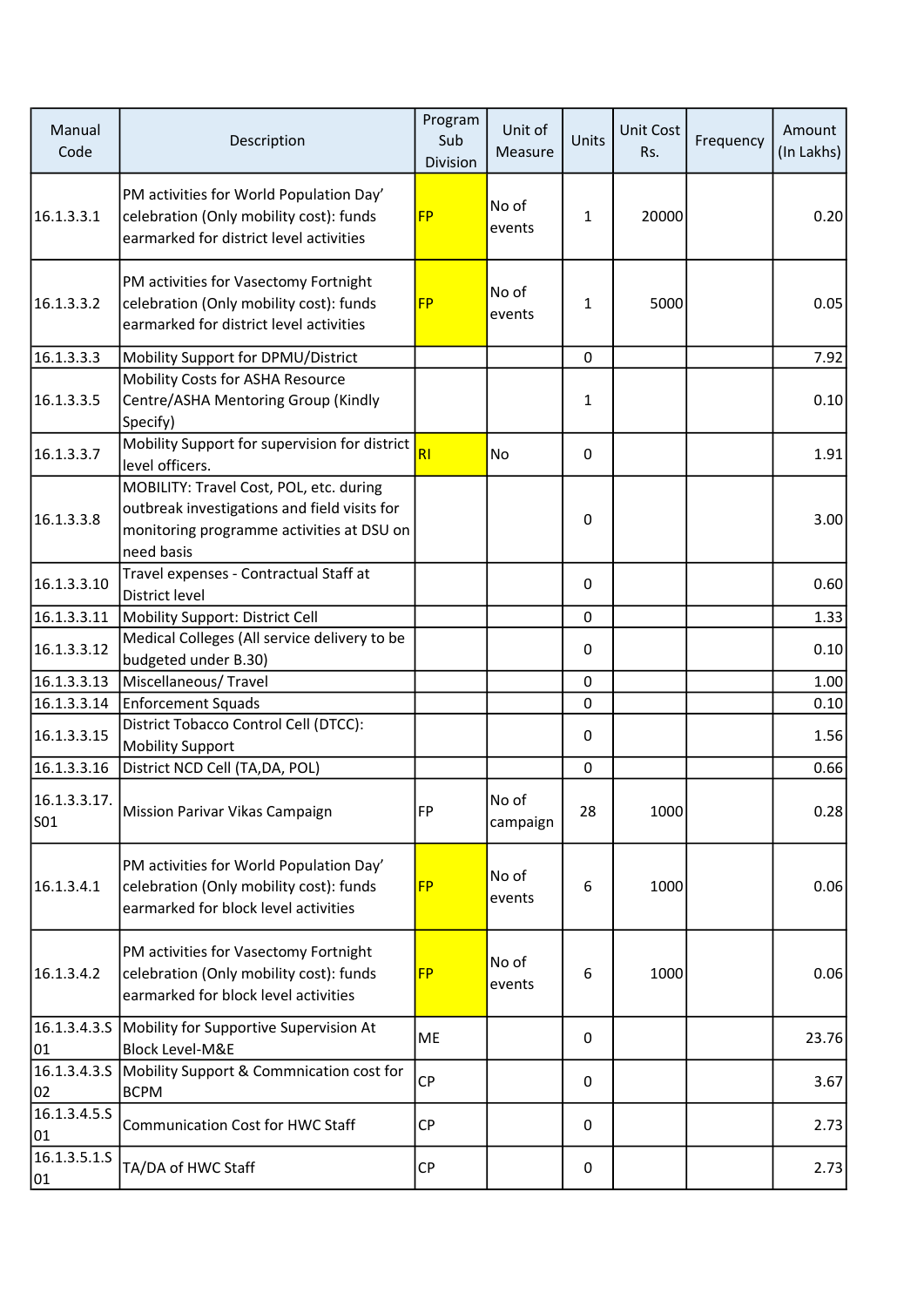| Manual<br>Code                  | Description                                                                                        | Program<br>Sub<br>Division | Unit of<br>Measure              | Units        | Unit Cost<br>Rs. | Frequency    | Amount<br>(In Lakhs) |
|---------------------------------|----------------------------------------------------------------------------------------------------|----------------------------|---------------------------------|--------------|------------------|--------------|----------------------|
| 02                              | 16.1.3.5.1.S Travel expenses for regular staff under<br><b>NLEP</b>                                | CD                         |                                 | 0            |                  |              | 0.40                 |
| 16.1.4.1.1                      | JSY Administrative Expenses                                                                        | <b>MH</b>                  |                                 | 0            |                  |              | 9.49                 |
| 16.1.4.1.5                      | Office expenses on telephone, fax,<br>Broadband Expenses & Other<br>Miscellaneous Expenditures     |                            |                                 | 0            |                  |              | 0.60                 |
| 16.1.4.1.10                     | <b>Office Operation (Miscellaneous)</b>                                                            |                            |                                 | 0            |                  |              | 2.37                 |
| 16.1.4.1.11                     | Tobacco Cessation Centre (TCC): Office<br>Expenses                                                 |                            |                                 | 0            |                  |              | 0.50                 |
| 16.1.4.2.1                      | <b>District Quality Assurance Unit</b><br>(Operational cost)                                       | QA                         |                                 | 0            |                  |              | 4.92                 |
| 16.1.4.2.4                      | Office operation & Maintenance - District<br>Cell                                                  |                            |                                 | $\mathbf{0}$ |                  |              | 0.42                 |
| 16.1.4.2.5                      | District Cell - Consumables                                                                        |                            |                                 | 0            |                  |              | 0.42                 |
| 16.1.4.2.6                      | Operational expenses of the district centre<br>: rent, telephone expenses, website etc.            |                            |                                 | 0            |                  |              | 0.10                 |
| 16.1.4.2.8                      | District Tobacco Control Cell (DTCC):<br>Misc./Office Expenses                                     |                            |                                 | $\mathbf{0}$ |                  |              | 4.00                 |
| 16.1.4.2.9                      | District NCD Cell (Contingency)                                                                    |                            |                                 | $\mathbf 0$  |                  |              | 1.00                 |
| 16.1.4.3.1                      | SNCU Data management (excluding HR)                                                                | <b>CH</b>                  | No of<br>SNCU                   | $\mathbf{1}$ | 60000            | $\mathbf{1}$ | 0.60                 |
| 16.1.5.2.1                      | Minor repairs and AMC of IT/office<br>equipment supplied under IDSP                                |                            |                                 | $\mathbf{0}$ |                  |              | 0.10                 |
| 16.1.5.3.1                      | PM activities under Micronutrient<br><b>Supplementation Programme</b>                              |                            |                                 | $\mathbf{0}$ |                  |              | 1.24                 |
| 16.1.5.3.3                      | Concurrent Audit system                                                                            |                            |                                 | 0            |                  |              | 0.90                 |
| 16.1.5.3.11                     | District level Coordination Committee                                                              |                            |                                 | 0            |                  |              | 0.02                 |
| 16.1.5.3.16.<br>SO5             | DPMU Operational Cost (inclusive of Rs.<br>10000/ district / month for RBSK DEIC<br>Manager TA DA) |                            |                                 | 1            |                  |              | 13.11                |
| 16.1.5.3.16.<br>S <sub>06</sub> | <b>BPMU Oprational Cost</b>                                                                        |                            |                                 | 6            |                  |              | 11.91                |
| 16.1.5.3.16.<br>S09             | <b>Oprational Cost for RBSK</b>                                                                    | <b>RBSK</b>                | No of<br><b>DEIC</b><br>Manager | 0            | 10000            | 1            | 0.10                 |
| 16.1.5.3.16.<br>S10             | Operational cost of RBSK-MHT                                                                       | <b>RBSK</b>                | No of<br>teams                  | 0            | 1500             | 1            | 0.18                 |
| 16.1.5.3.16.<br>S15             | Office & Administrative Expence for State<br>& District Rabies Program                             |                            |                                 | 0            |                  |              | 0.08                 |
| 16.1.5.3.16.<br>S <sub>18</sub> | Office operational cost & other office<br>expences unedr NPCB                                      | <b>NCD</b>                 |                                 | 0            |                  |              | 0.93                 |
| 16.1.5.3.16.<br>S22.04          | Pol & Opex of DG set of Vaccine Storage at<br>District level & other Cold Chain Point<br>under RI  | RI.                        |                                 | 0            |                  |              | 0.70                 |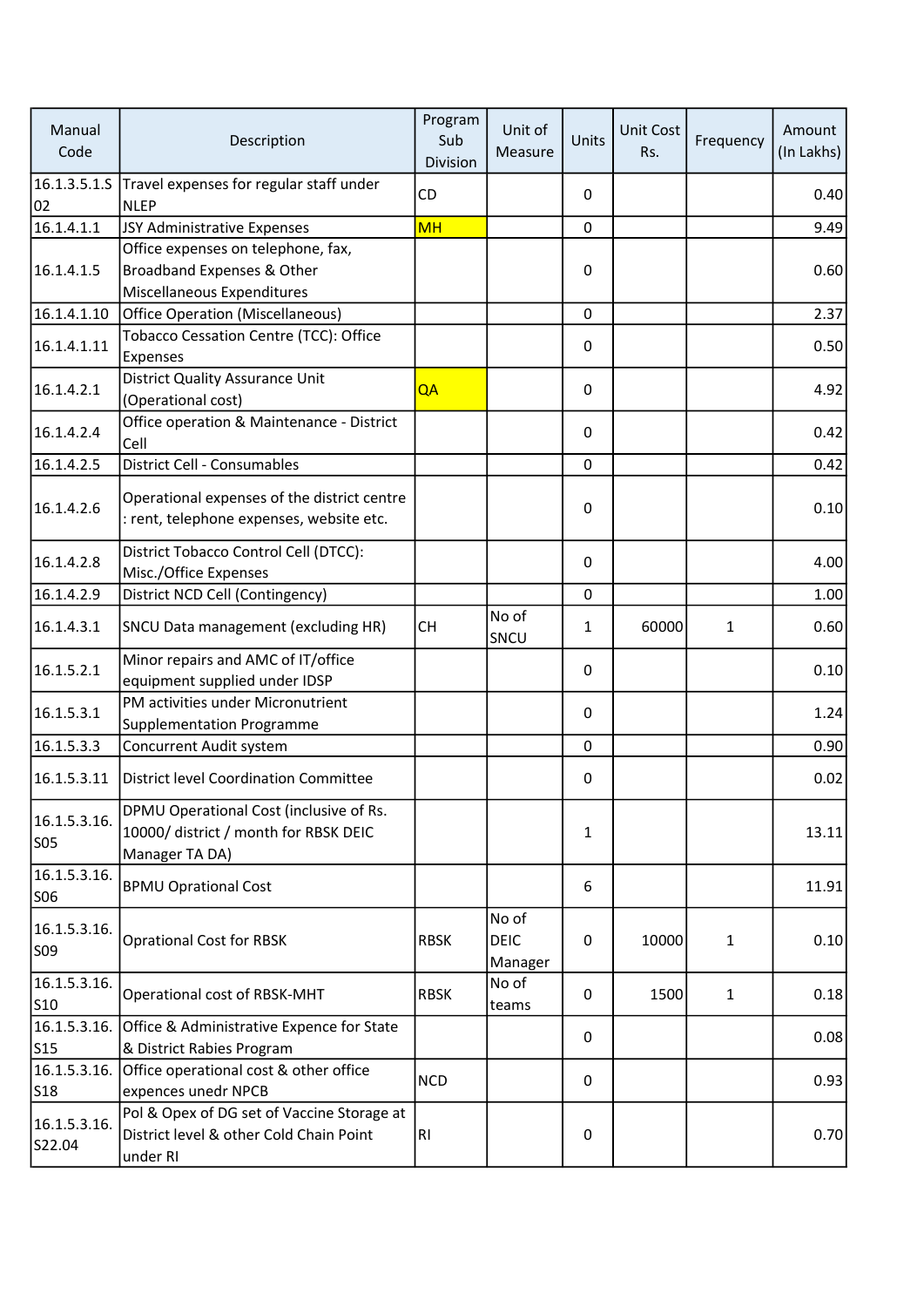| Manual<br>Code               | Description                                                             | Program<br>Sub<br>Division | Unit of<br>Measure | Units          | Unit Cost<br>Rs. | Frequency | Amount<br>(In Lakhs) |
|------------------------------|-------------------------------------------------------------------------|----------------------------|--------------------|----------------|------------------|-----------|----------------------|
| 16.2.1.S02                   | Data Entry Operator                                                     | FP/<br><b>PNDT</b>         | No.                | $\mathbf{1}$   |                  |           | 2.27                 |
| 16.3.2.S01                   | Mobility Support for HMIS & MCTS Block<br>Level                         | <b>MIS</b>                 |                    | 0              |                  |           | 0.22                 |
| 16.3.3.501                   | Operational cost for HMIS & MCTS-AMC                                    | <b>MIS</b>                 |                    | $\Omega$       |                  |           | 0.57                 |
| 16.3.3.502                   | Operational cost for HMIS & MCTS-Internet MIS                           |                            |                    | 0              |                  |           | 0.72                 |
| 16.3.3.503                   | Operational cost for HMIS & MCTS-Office<br>Expenditure                  | <b>MIS</b>                 |                    | 0              |                  |           | 1.08                 |
| 16.3.3.504                   | Operational cost for HMIS & MCTS-<br>Recurring Charges for ANMOL Tablet | <b>MIS</b>                 |                    | 203            |                  |           | 7.31                 |
|                              | 16.4.1.1.S09 Chowkidar Cum Peon-Div PMU                                 | PM                         |                    | 0              |                  |           |                      |
| 16.4.2.1.1.5<br>01           | District Programme Manager                                              | PM                         |                    | $\mathbf{1}$   |                  |           | 6.39                 |
| 16.4.2.1.1.5<br>02           | <b>District Community Process Manager</b>                               | PM                         |                    | $\mathbf{1}$   |                  |           | 5.23                 |
| 16.4.2.1.1.5<br>04           | <b>District Accounts Manager</b>                                        | PM                         |                    | $\mathbf{1}$   |                  |           | 5.36                 |
|                              | 16.4.2.1.1.SQ District Data Cum Account Assistant                       | PM                         |                    | $\mathbf{1}$   |                  |           | 0.54                 |
| 16.4.2.1.1.5<br>06           | <b>DEIC</b> manager                                                     | <b>RBSK</b>                |                    | $\mathbf{1}$   |                  |           | 4.37                 |
|                              | 16.4.2.1.1.SQSupport Staff                                              | PM                         |                    | $\mathbf{1}$   |                  |           | 1.76                 |
| 16.4.2.1.2.5<br>02           | District Consultant(MH)                                                 | MH                         |                    | $\mathbf{1}$   |                  |           | 4.94                 |
| $\sqrt{16}$ .4.2.1.2.5<br>04 | District Hospital Quality Manager                                       | QA                         |                    | $\overline{2}$ |                  |           | 10.45                |
| 16.4.2.1.2.5<br>05           | <b>District Consultant Quality Assurance</b>                            | QA                         |                    | $\mathbf{1}$   |                  |           | 4.80                 |
| 16.4.2.1.7.5<br>01           | <b>Accountant District Hospital</b>                                     | <b>FD</b>                  |                    | 1              |                  |           | 2.95                 |
| 16.4.2.1.8.5<br>01           | Programme cum Admin. Asst.                                              | QA                         |                    | $\mathbf{1}$   |                  |           | 2.16                 |
| 16.4.2.2.2.5<br>01           | District Epidemiologist-CD-IDSP                                         | CD                         |                    | 0              |                  |           | 8.75                 |
| 16.4.2.2.2.5<br>02           | District Leprosy Consultant-CD-NLEP                                     | CD                         |                    | 0              |                  |           | 5.52                 |
| 16.4.2.2.4.5<br>01           | Sr PMDT-TB HIV Coodinators                                              | CD                         |                    | 0              |                  |           | 4.26                 |
| 16.4.2.2.4.5<br>02           | PPM Coordinator                                                         | CD                         |                    | 0              |                  |           | 8.95                 |
| 16.4.2.2.4.5<br>03           | District Programme Coordinator                                          | CD                         |                    | 0              |                  |           | 5.33                 |
| 16.4.2.2.5.5<br>01           | District Data Manager-CD-IDSP                                           | CD                         |                    | 0              |                  |           | 3.73                 |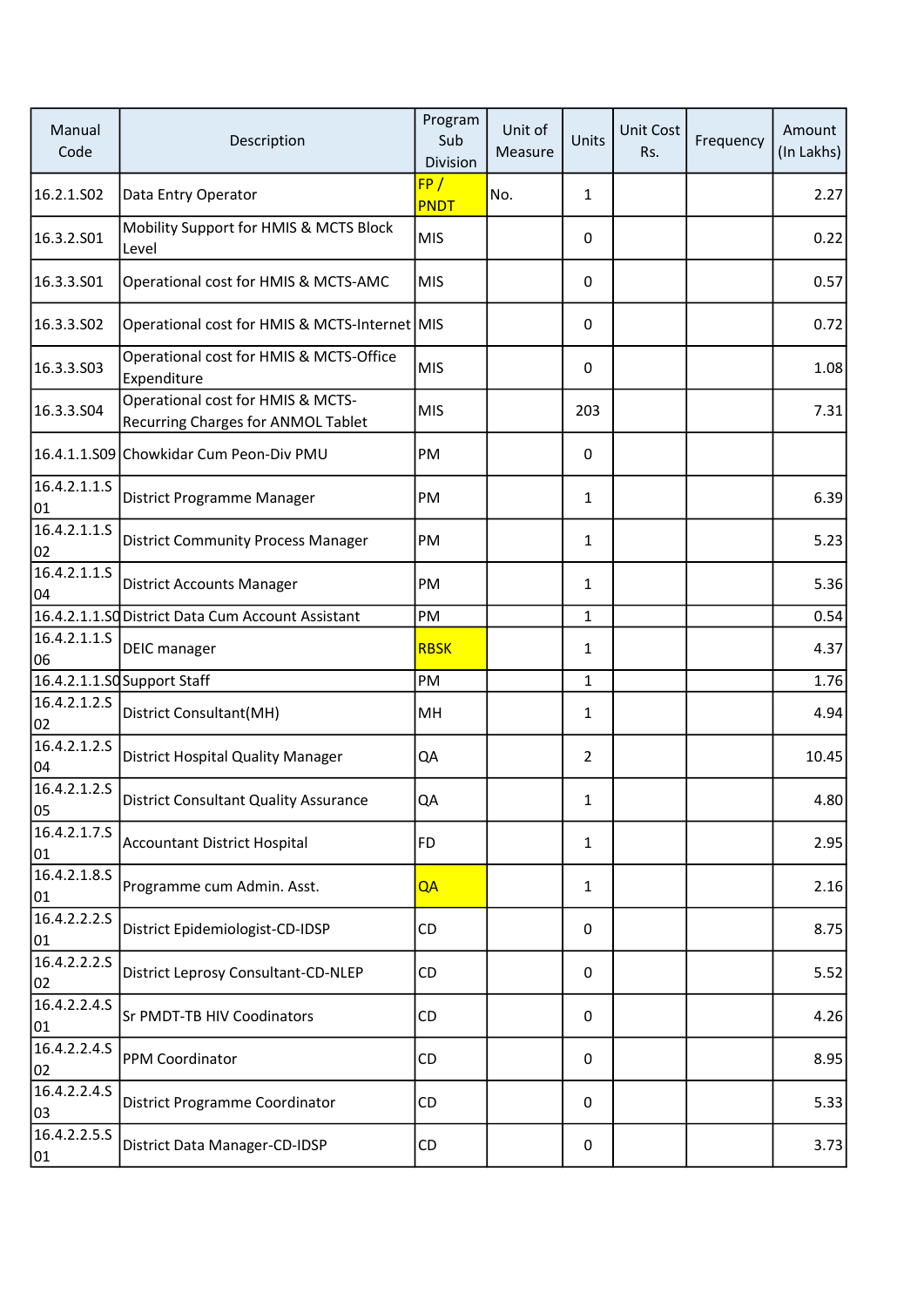| Manual<br>Code             | Description                                                               | Program<br>Sub<br>Division | Unit of<br>Measure      | Units        | <b>Unit Cost</b><br>Rs. | Frequency    | Amount<br>(In Lakhs) |
|----------------------------|---------------------------------------------------------------------------|----------------------------|-------------------------|--------------|-------------------------|--------------|----------------------|
| 16.4.2.2.6.5<br>01         | Senior Treatment Supervisor(STS)                                          | CD                         |                         | 0            |                         |              | 40.21                |
| 16.4.2.2.6.5<br>03         | Senior TB Lab Supervisor(STLS)                                            | CD                         |                         | 0            |                         |              | 20.57                |
| 16.4.2.2.7.5<br>01         | Accountant- Full time                                                     | CD                         |                         | 0            |                         |              | 3.65                 |
| 16.4.3.1.1.5<br>01         | <b>Block Programme Manager</b>                                            | PM                         |                         | 6            |                         |              | 23.09                |
| 16.4.3.1.1.5<br>02         | <b>Block Account Manager</b>                                              |                            |                         | 6            |                         |              | 19.08                |
| 16.4.3.1.1.S<br>03         | <b>Block Community Process Manager</b>                                    |                            |                         | 0            |                         |              | 15.52                |
| 16.4.3.1.9.5<br>03         | Data Entry Operator-HR                                                    |                            |                         | $\mathbf{1}$ |                         |              | 2.47                 |
| 16.4.3.1.9.5<br>04         | Data Entry Operator-MCTS OPR 820 MIS                                      | <b>MIS</b>                 |                         | 6            |                         |              | 14.76                |
| 16.4.3.1.9.5<br>05         | Data Entry Operator-MIS Outsource                                         | <b>MIS</b>                 |                         |              |                         |              | 1.03                 |
| 16.4.3.1.9.5<br>07         | Data Entry Operator-RI                                                    | RI                         |                         | 0            |                         |              | 2.27                 |
| 16.4.3.1.9.5<br>08         | Data Entry Operator-RNTCP                                                 | PM                         |                         | 0            |                         |              | 3.28                 |
| 16.4.3.1.9.5<br>11         | Data Entry Operator- CD-IDSP                                              | CD                         |                         | 0            |                         |              | 2.45                 |
| 16.4.3.1.9.5<br>13         | Data Entry Operator-NBCP-District                                         | <b>NCD</b>                 |                         | 0            |                         |              | 1.45                 |
| 17.4                       | E-rakt kosh- refer to strengthening of blood BLOOD<br>services guidelines | <b>CELL</b>                | No of<br>Facility       | 0            | 1000                    | 12           | 0.12                 |
| 17.8.S05                   | Internet Cost to ASHA & AF at HWC                                         |                            |                         | 0            |                         |              | 3.50                 |
| 18.17                      | Counseling training for Service Provider                                  | <b>FP</b>                  | No of<br><b>Batches</b> | $\mathbf{1}$ | 49540                   |              | 0.50                 |
| 18.23                      | NBSU & NBCC Register                                                      | <b>CH</b>                  | No of<br>register       | 15           | 350                     | $\mathbf{1}$ | 0.05                 |
| 18.29                      | <b>Uniform Case Sheet of Pediatrics</b>                                   | CH                         | No of<br>format         | 4207         | 14                      | $\mathbf{1}$ | 0.59                 |
| U.1.3.1                    | <b>Operational Expenses of UPHCs (excluding</b><br>rent)                  | <b>NUHM</b>                | No.'s                   | 6            | 8000                    | 12           | 5.76                 |
| U.2.2.1                    | Mobility support for ANM/LHV                                              | <b>NUHM</b>                | No.'s                   | 28           | 500                     | 12           | 1.68                 |
| U.2.3.1                    | <b>UHNDs</b>                                                              | <b>NUHM</b>                | No.'s                   | 28           | 1000                    | 12           | 3.36                 |
| U.2.3.2                    | Special outreach camps in slums/<br>vulnerable areas                      | <b>NUHM</b>                | No.'s                   | 6            | 3250                    | 12           | 2.34                 |
| 0.3.1.1.1                  | Incentives for routine activities                                         | <b>NUHM</b>                |                         | 91           |                         |              | 21.39                |
| U.3.1.1.2                  | ASHA incentives for Ayushman Bharat<br>Health & Wellness Centres (H&WC)   | <b>NUHM</b>                |                         | 54           |                         |              | 6.48                 |
| 0.3.1.1.3.50 <br>$\vert$ 1 | Incentive for Health Promotion Day for<br><b>ASHAs</b>                    | <b>NUHM</b>                | No.'s                   | 66           | 200                     | 12           | 1.58                 |